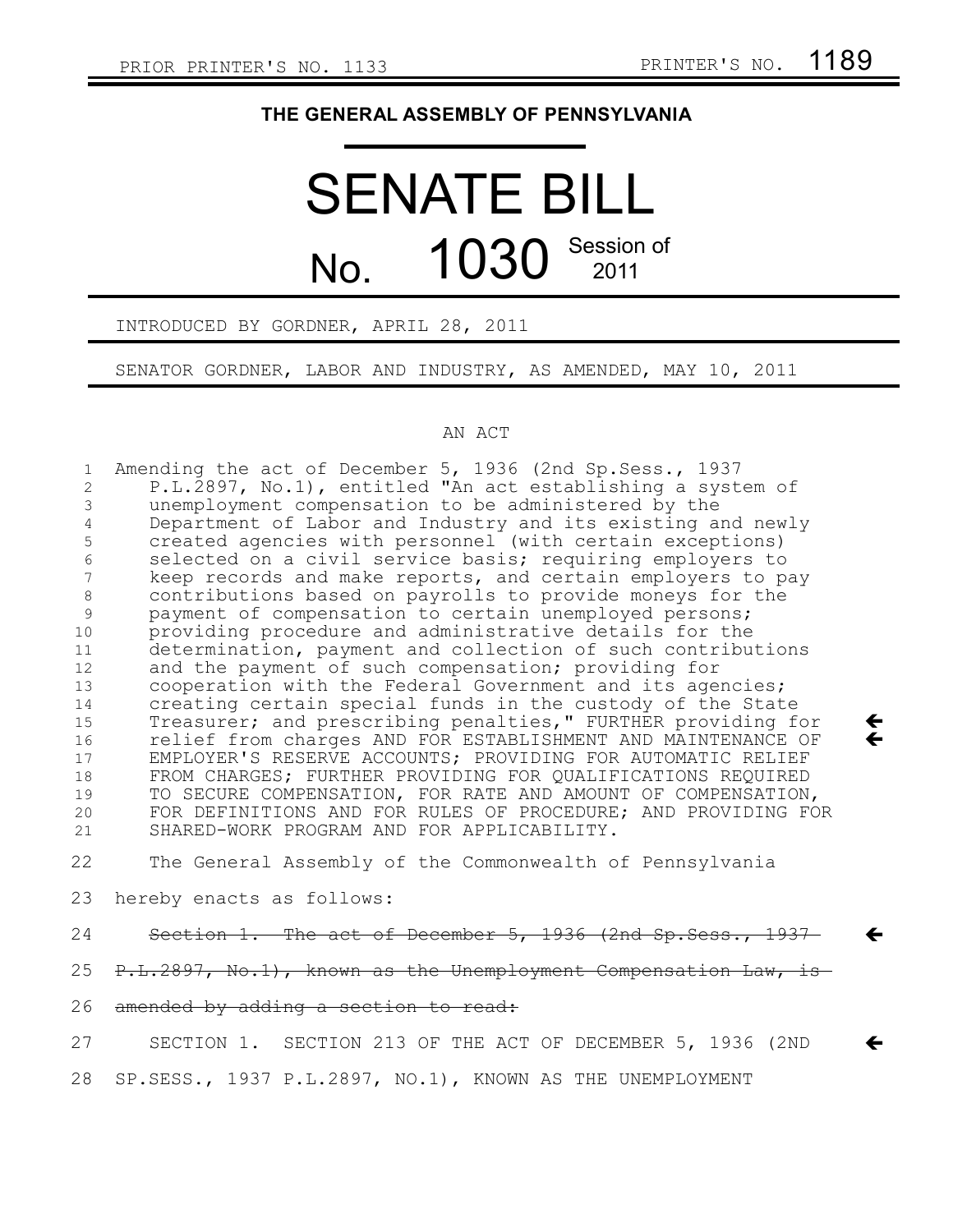COMPENSATION LAW, ADDED DECEMBER 9, 2002 (P.L.1330, NO.156), IS AMENDED TO READ: 1 2

SECTION 213. RELIEF FROM CHARGES FOR CERTAIN EMPLOYERS.--(A) AN EMPLOYER THAT MAKES PAYMENTS IN LIEU OF CONTRIBUTIONS PURSUANT TO ARTICLE X, XI OR XII SHALL BE RELIEVED OF CHARGES IN ACCORDANCE WITH SECTION [302(A)] 302.1 AND REGULATIONS OF THE DEPARTMENT, FOR COMPENSATION PAID ON APPLICATIONS FOR BENEFITS EFFECTIVE DURING A CALENDAR YEAR, IF THE EMPLOYER SATISFIES THE FOLLOWING REQUIREMENTS: 3 4 5 6 7 8 9

(1) THE EMPLOYER PAYS A NONREFUNDABLE SOLVENCY FEE UNDER SUBSECTION (B) FOR THE CALENDAR YEAR WITHIN THIRTY (30) DAYS AFTER NOTICE OF THE FEE IS SENT TO THE EMPLOYER'S LAST KNOWN ADDRESS. THE DEPARTMENT MAY FOR GOOD CAUSE EXTEND THE PERIOD WITHIN WHICH THE FEE MUST BE PAID. 10 11 12 13 14

(2) ALL REPORTS REQUIRED BY THIS ACT AND REGULATIONS OF THE DEPARTMENT FOR CALENDAR QUARTERS THROUGH THE SECOND CALENDAR 16 QUARTER OF THE PRECEDING CALENDAR YEAR ARE FILED. 15 17

(B) AN EMPLOYER'S SOLVENCY FEE FOR A CALENDAR YEAR SHALL BE THE MONETARY AMOUNT DETERMINED BY MULTIPLYING THE SOLVENCY FEE 20 RATE FOR THE YEAR BY THE AMOUNT OF WAGES PAID, WITHOUT REGARD TO THE EXCLUSION IN SECTION  $4(X)(1)$ , BY THE EMPLOYER IN THE FOUR 22 CONSECUTIVE CALENDAR QUARTERS ENDING ON JUNE 30 OF THE PRECEDING CALENDAR YEAR, PROVIDED THAT AN EMPLOYER'S SOLVENCY FEE FOR A YEAR SHALL NOT BE LESS THAN TWENTY-FIVE DOLLARS (\$25). 18 19 21 23 24

(1) FOR CALENDAR YEARS 2003, 2004 AND 2005, THE SOLVENCY FEE RATE SHALL BE THREE TEN THOUSANDTHS (.0003). 25 26

(2) IN 2005 THE SECRETARY SHALL REDETERMINE THE SOLVENCY FEE 28 RATE. THE SECRETARY SHALL REDETERMINE THE RATE SO THAT THE UNROUNDED RATE YIELDS SOLVENCY FEES APPROXIMATELY EQUAL TO THE 29 AMOUNT OF COMPENSATION FOR WHICH CHARGES ARE RELIEVED UNDER THIS 3027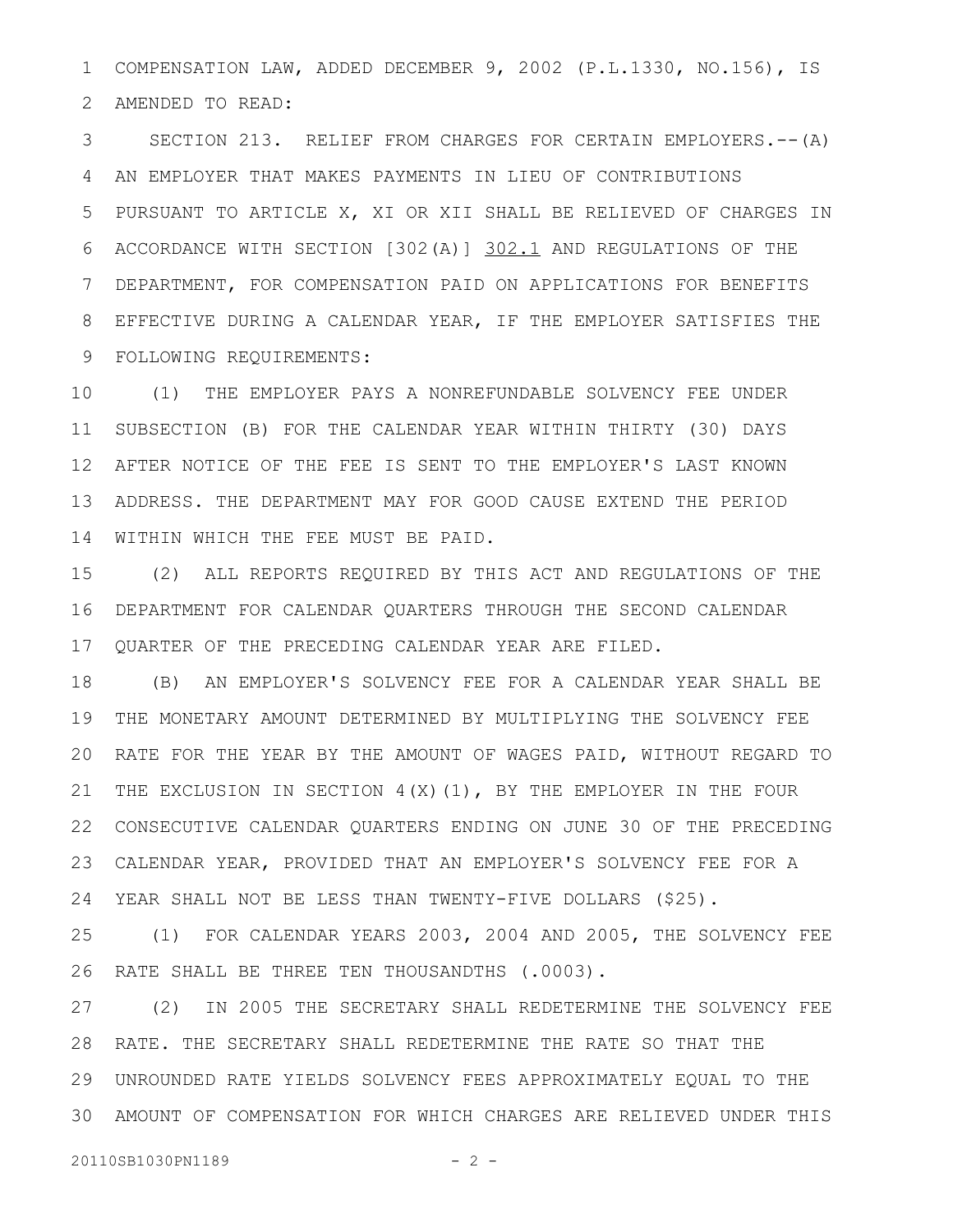SECTION. FOR PURPOSES OF REDETERMINING THE RATE, THE SECRETARY SHALL USE THE AMOUNT OF COMPENSATION FOR WHICH CHARGES ARE RELIEVED UNDER THIS SECTION PAID DURING 2003 AND 2004 AND THE AMOUNT OF WAGES PAID, WITHOUT REGARD TO THE EXCLUSION IN SECTION 4(X)(1), DURING THE SAME TIME PERIOD BY EMPLOYERS WHO PAID A SOLVENCY FEE UNDER THIS SECTION. THE RATE AS REDETERMINED SHALL TAKE EFFECT FOR THE NEXT CALENDAR YEAR AND SHALL REMAIN IN EFFECT FOR THREE YEARS. 1 2 3 4 5 6 7 8

(3) BEGINNING IN 2008 AND EACH FIFTH YEAR THEREAFTER, THE SECRETARY SHALL REDETERMINE THE SOLVENCY FEE RATE. THE SECRETARY SHALL REDETERMINE THE RATE SO THAT THE UNROUNDED RATE YIELDS 12 SOLVENCY FEES APPROXIMATELY EQUAL TO THE AMOUNT OF COMPENSATION FOR WHICH CHARGES ARE RELIEVED UNDER THIS SECTION. FOR PURPOSES 14 OF REDETERMINING THE RATE, THE SECRETARY SHALL USE THE AMOUNT OF COMPENSATION FOR WHICH CHARGES ARE RELIEVED UNDER THIS SECTION 15 PAID DURING THE FIVE CALENDAR YEARS IMMEDIATELY PRECEDING THE 16 17 YEAR IN WHICH THE REDETERMINATION OCCURS AND THE AMOUNT OF WAGES PAID, WITHOUT REGARD TO THE EXCLUSION IN SECTION  $4(X)(1)$ , DURING THE SAME TIME PERIOD BY EMPLOYERS WHO PAID A SOLVENCY FEE UNDER THIS SECTION. THE RATE AS REDETERMINED SHALL TAKE EFFECT FOR THE NEXT CALENDAR YEAR AND SHALL REMAIN IN EFFECT FOR FIVE YEARS. (4) IF THE SOLVENCY FEE RATE REDETERMINED UNDER PARAGRAPHS (2) AND (3) IS NOT A MULTIPLE OF ONE-HUNDREDTH OF ONE PER CENT, IT SHALL BE ROUNDED TO THE NEXT HIGHER MULTIPLE OF ONE-HUNDREDTH OF ONE PER CENT. 9 10 11 13 18 19 20 21 22 23 24 25

(C) SOLVENCY FEES PAID BY EMPLOYERS UNDER THIS SECTION SHALL 27 BE DEPOSITED IN THE UNEMPLOYMENT COMPENSATION FUND. COMPENSATION FOR WHICH CHARGES ARE RELIEVED UNDER THIS SECTION SHALL NOT BE 28 USED IN THE CALCULATION OF THE STATE ADJUSTMENT FACTOR UNDER 29 30 SECTION 301.1(E). 26

20110SB1030PN1189 - 3 -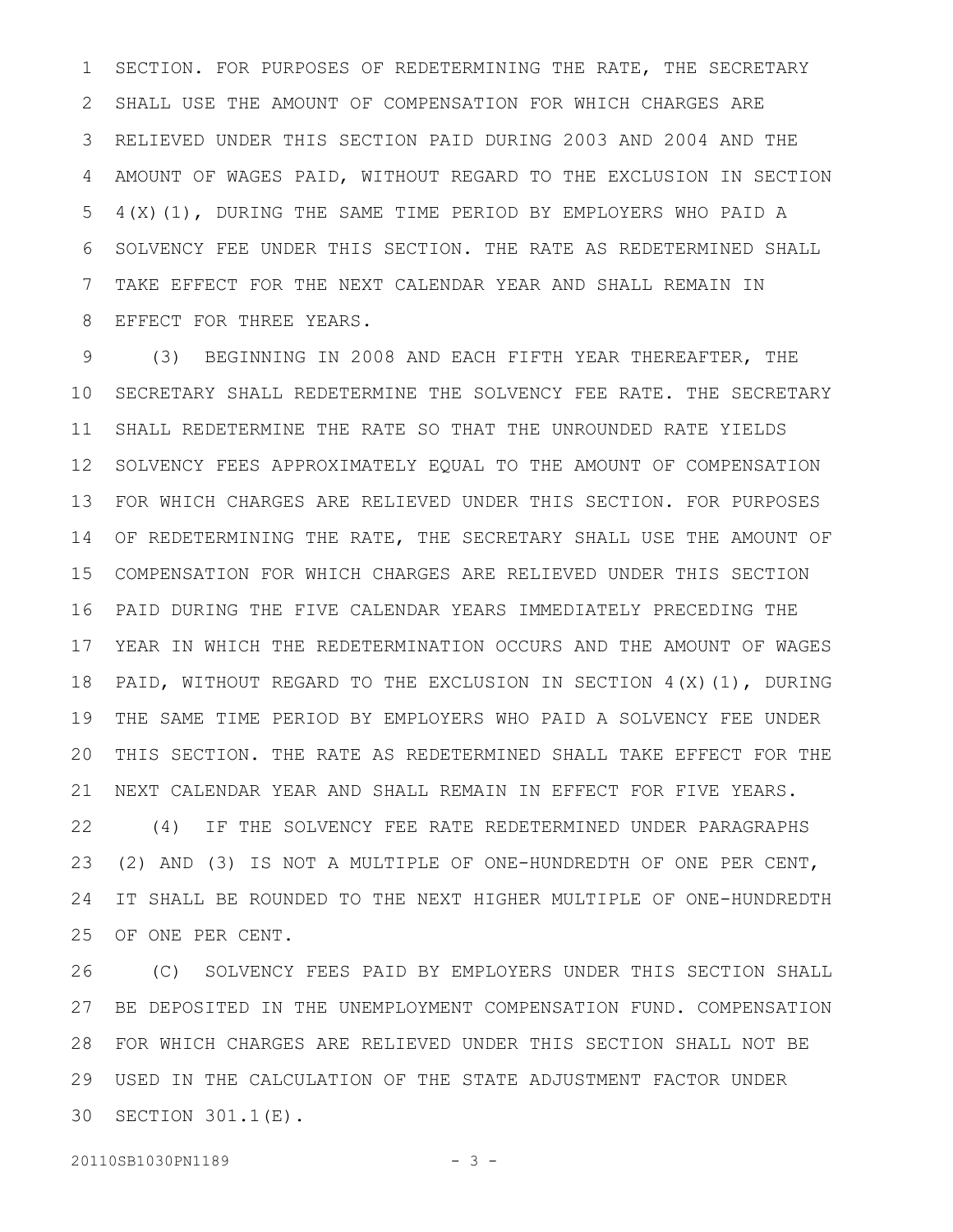(D) THE PROVISIONS OF THIS SECTION SHALL CONSTITUTE THE EXCLUSIVE MEANS BY WHICH AN EMPLOYER WHO MAKES PAYMENTS IN LIEU OF CONTRIBUTIONS PURSUANT TO ARTICLE X, XI OR XII MAY BE EXCUSED 3 FROM REIMBURSING THE UNEMPLOYMENT COMPENSATION FUND FOR COMPENSATION PAID TO AN INDIVIDUAL THAT IS BASED ON WAGES PAID BY THE EMPLOYER OR THAT PORTION OF THE INDIVIDUAL'S COMPENSATION DETERMINED IN ACCORDANCE WITH SECTION 1108. 1 2 4 5 6 7

(E) A GROUP ACCOUNT UNDER SECTION 1109 SHALL CONSTITUTE AN EMPLOYER FOR PURPOSES OF THIS SECTION. 8 9

SECTION 2. SECTION 302 OF THE ACT, AMENDED MARCH 24, 1964 (SP.SESS., P.L.53, NO.1), JULY 6, 1977 (P.L.41, NO.22), JULY 21, 1983 (P.L.68, NO.30), DECEMBER 19, 1996 (P.L.1476, NO.189) AND DECEMBER 9, 2002 (P.L.1330, NO.156), IS AMENDED TO READ: SECTION 302. ESTABLISHMENT AND MAINTENANCE OF EMPLOYER'S RESERVE ACCOUNTS.--THE DEPARTMENT SHALL ESTABLISH AND MAINTAIN FOR EACH EMPLOYER A SEPARATE EMPLOYER'S RESERVE ACCOUNT IN THE FOLLOWING MANNER: 17 10 11 12 13 14 15 16

(A) [(1) SUCH ACCOUNT SHALL BE CREDITED WITH ALL CONTRIBUTIONS PAID BY SUCH EMPLOYER FOR PERIODS SUBSEQUENT TO JUNE THIRTIETH, ONE THOUSAND NINE HUNDRED FORTY-EIGHT. SUCH ACCOUNT SHALL BE CHARGED WITH AN AMOUNT DETERMINED BY MULTIPLYING THE WAGES OF COMPENSATED EMPLOYES OF SUCH EMPLOYER 22 FOR THE TWELVE MONTH PERIOD ENDED JUNE THIRTIETH, ONE THOUSAND 23 24 NINE HUNDRED FORTY-NINE, BY THE STATE EXPERIENCE HERETOFORE USED IN DETERMINING RATES OF CONTRIBUTIONS FOR THE YEAR ONE THOUSAND 26 NINE HUNDRED FORTY-NINE. SUBSEQUENT TO JANUARY 1, 1984, SUCH] AN 27 EMPLOYER'S ACCOUNT SHALL BE CHARGED WITH ALL COMPENSATION, 28 INCLUDING DEPENDENTS' ALLOWANCES, PAID TO EACH INDIVIDUAL WHO RECEIVED FROM SUCH EMPLOYER WAGE CREDITS CONSTITUTING THE BASE 29 OF SUCH COMPENSATION, IN THE PROPORTION THAT SUCH WAGE CREDITS 3018 19 20 21 25

20110SB1030PN1189 - 4 -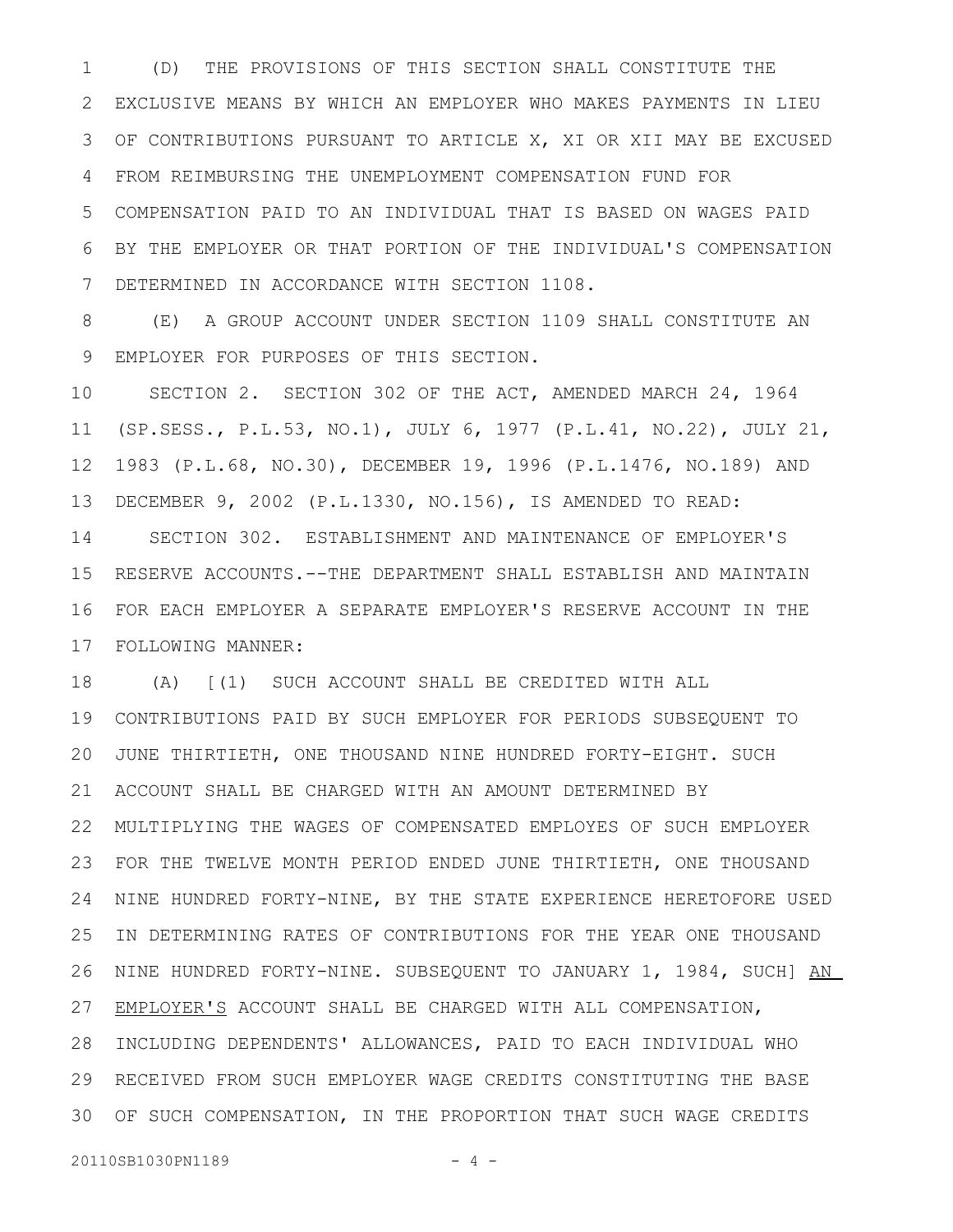WITH SUCH EMPLOYER BEARS TO THE TOTAL WAGE CREDITS RECEIVED BY SUCH INDIVIDUAL FROM ALL EMPLOYERS[: PROVIDED, THAT IF THE DEPARTMENT FINDS THAT SUCH INDIVIDUAL WAS SEPARATED FROM HIS MOST RECENT WORK FOR SUCH EMPLOYER DUE TO BEING DISCHARGED FOR WILLFUL MISCONDUCT CONNECTED WITH SUCH WORK, OR DUE TO HIS LEAVING SUCH WORK WITHOUT GOOD CAUSE ATTRIBUTABLE TO HIS EMPLOYMENT, OR DUE TO HIS BEING SEPARATED FROM SUCH WORK UNDER CONDITIONS WHICH WOULD RESULT IN DISQUALIFICATION FOR BENEFITS UNDER THE PROVISIONS OF SECTION 3 OR SECTION 402(E.1), THEREAFTER NO COMPENSATION PAID TO SUCH INDIVIDUAL WITH RESPECT TO ANY WEEK OF UNEMPLOYMENT OCCURRING SUBSEQUENT TO SUCH SEPARATION, WHICH IS BASED UPON WAGES PAID BY SUCH EMPLOYER WITH RESPECT TO EMPLOYMENT PRIOR TO SUCH SEPARATION, SHALL BE CHARGED TO SUCH EMPLOYER'S ACCOUNT UNDER THE PROVISIONS OF THIS SUBSECTION (A); PROVIDED, SUCH EMPLOYER HAS FILED A NOTICE WITH THE DEPARTMENT IN ACCORDANCE WITH ITS RULES AND REGULATIONS AND WITHIN THE TIME LIMITS PRESCRIBED THEREIN; AND PROVIDED IF THE DEPARTMENT FINDS THAT SUCH INDIVIDUAL'S UNEMPLOYMENT IS DIRECTLY CAUSED BY A MAJOR NATURAL DISASTER DECLARED BY THE PRESIDENT PURSUANT TO SECTION 102(1) OF THE DISASTER RELIEF ACT OF 1970 20 (P.L.91-606) AND SUCH INDIVIDUAL WOULD HAVE BEEN ELIGIBLE FOR DISASTER UNEMPLOYMENT ASSISTANCE AS PROVIDED IN SECTION 240 OF THAT ACT WITH RESPECT TO SUCH UNEMPLOYMENT BUT FOR THE RECEIPT OF UNEMPLOYMENT COMPENSATION, NO COMPENSATION PAID TO SUCH INDIVIDUAL WITH RESPECT TO ANY WEEK OF UNEMPLOYMENT OCCURRING DUE TO SUCH NATURAL DISASTER, TO A MAXIMUM OF THE EIGHT WEEKS IMMEDIATELY FOLLOWING THE PRESIDENT'S DECLARATION OF EMERGENCY, SHALL BE CHARGED TO THE EMPLOYER'S ACCOUNT UNDER THE PROVISIONS 29 OF THIS SUBSECTION. 1 2 3 4 5 6 7 8 9 10 11 12 13 14 15 16 17 18 19 21 22 23 24 25 26 27 28

(2) NOTWITHSTANDING THE PROVISIONS OF PARAGRAPH (1) OF THIS 20110SB1030PN1189 - 5 -30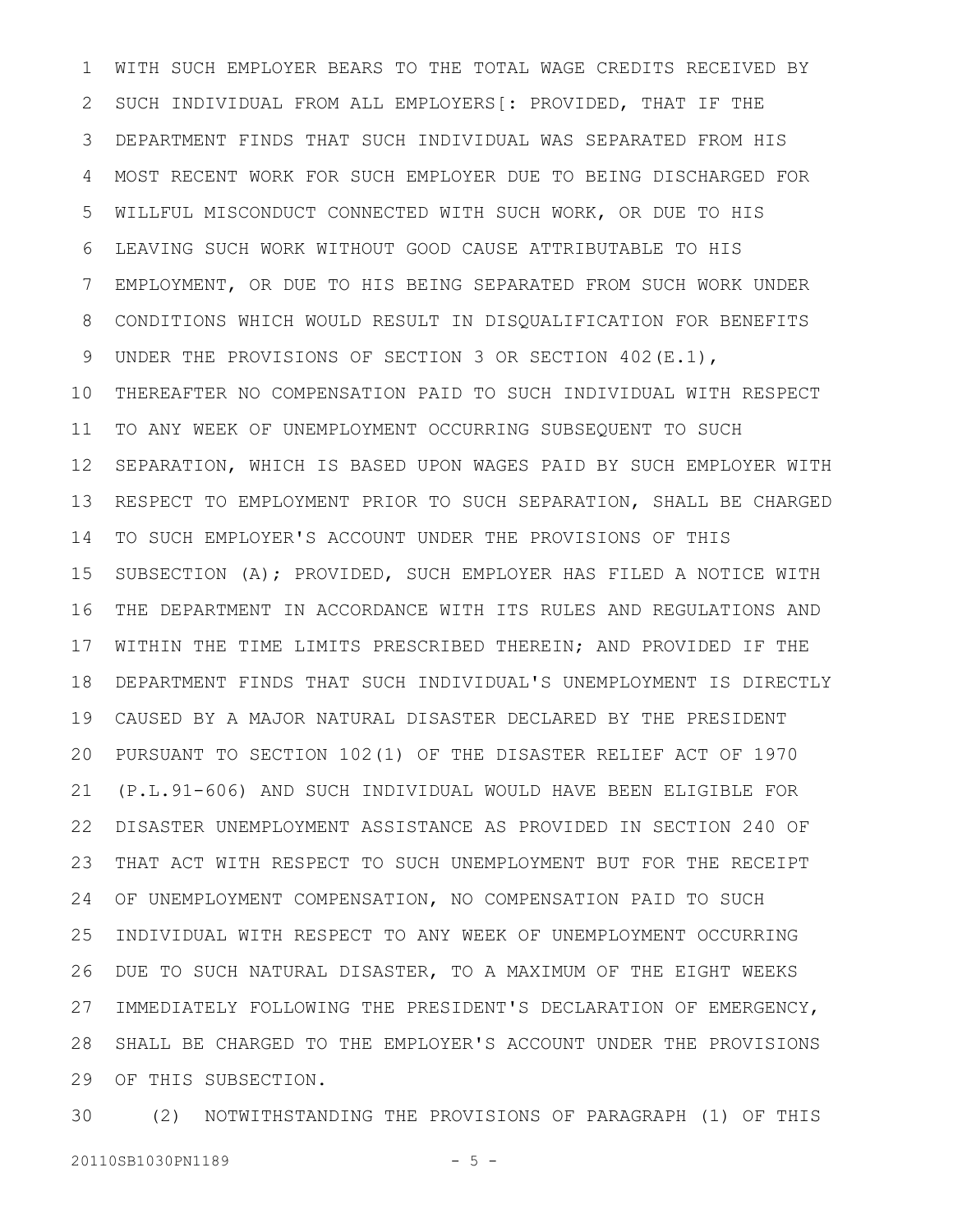SUBSECTION, IF THE DEPARTMENT FINDS THAT AN INDIVIDUAL SUBSEQUENT TO SEPARATION FROM HIS WORK IS ENGAGED IN PART-TIME WORK FOR A BASE YEAR EMPLOYER, OTHER THAN A BASE YEAR EMPLOYER FROM WHOM HE HAS SEPARATED, COMPENSATION PAID TO SUCH INDIVIDUAL WITH RESPECT TO ANY WEEK OF UNEMPLOYMENT OCCURRING SUBSEQUENT TO SUCH SEPARATION AND WHILE SUCH PART-TIME WORK CONTINUES WITHOUT MATERIAL CHANGE, SHALL NOT BE CHARGED TO THE ACCOUNT OF SUCH PART-TIME EMPLOYER; PROVIDED, SUCH PART-TIME EMPLOYER HAS FILED A NOTICE WITH THE DEPARTMENT IN ACCORDANCE WITH ITS RULES AND REGULATIONS AND WITHIN THE TIME LIMITS PRESCRIBED THEREIN. (2.1) NOTWITHSTANDING THE PROVISIONS OF PARAGRAPH (1) OF THIS SUBSECTION, IF THE DEPARTMENT FINDS THAT AN INDIVIDUAL WAS SEPARATED FROM HIS MOST RECENT WORK FOR SUCH EMPLOYER DUE TO A CESSATION OF BUSINESS OF EIGHTEEN MONTHS OR LESS CAUSED BY A DISASTER, COMPENSATION PAID TO SUCH INDIVIDUAL WITH RESPECT TO ANY WEEK OF UNEMPLOYMENT OCCURRING SUBSEQUENT TO SUCH SEPARATION SHALL NOT BE CHARGED TO THE ACCOUNT OF SUCH EMPLOYER; PROVIDED, SUCH EMPLOYER HAS FILED A NOTICE WITH THE DEPARTMENT IN ACCORDANCE WITH ITS RULES AND REGULATIONS AND WITHIN THE TIME 20 LIMITS PRESCRIBED THEREIN. 1 2 3 4 5 6 7 8 9 10 11 12 13 14 15 16 17 18 19

(3) THE FINDINGS AND DETERMINATIONS OF THE DEPARTMENT UNDER THIS SUBSECTION (A) SHALL BE SUBJECT TO APPEAL IN THE MANNER PROVIDED IN THIS ACT FOR APPEALS FROM DETERMINATIONS OF COMPENSATION: PROVIDED, THAT WHERE THE INDIVIDUAL'S ELIGIBILITY FOR COMPENSATION HAS BEEN FINALLY DETERMINED UNDER THE PROVISIONS OF ARTICLE V OF THIS ACT, SUCH DETERMINATION SHALL NOT BE SUBJECT TO ATTACK IN PROCEEDINGS UNDER THIS SECTION. (4) THE RESERVE ACCOUNT OF ANY EMPLOYER WHO PAYS CONTRIBUTIONS UNDER THIS SECTION SHALL NOT BE CHARGED WITH RESPECT TO BENEFITS PAID TO ANY INDIVIDUAL WHOSE BASE PERIOD 3021 22 23 24 25 26 27 28 29

20110SB1030PN1189 - 6 -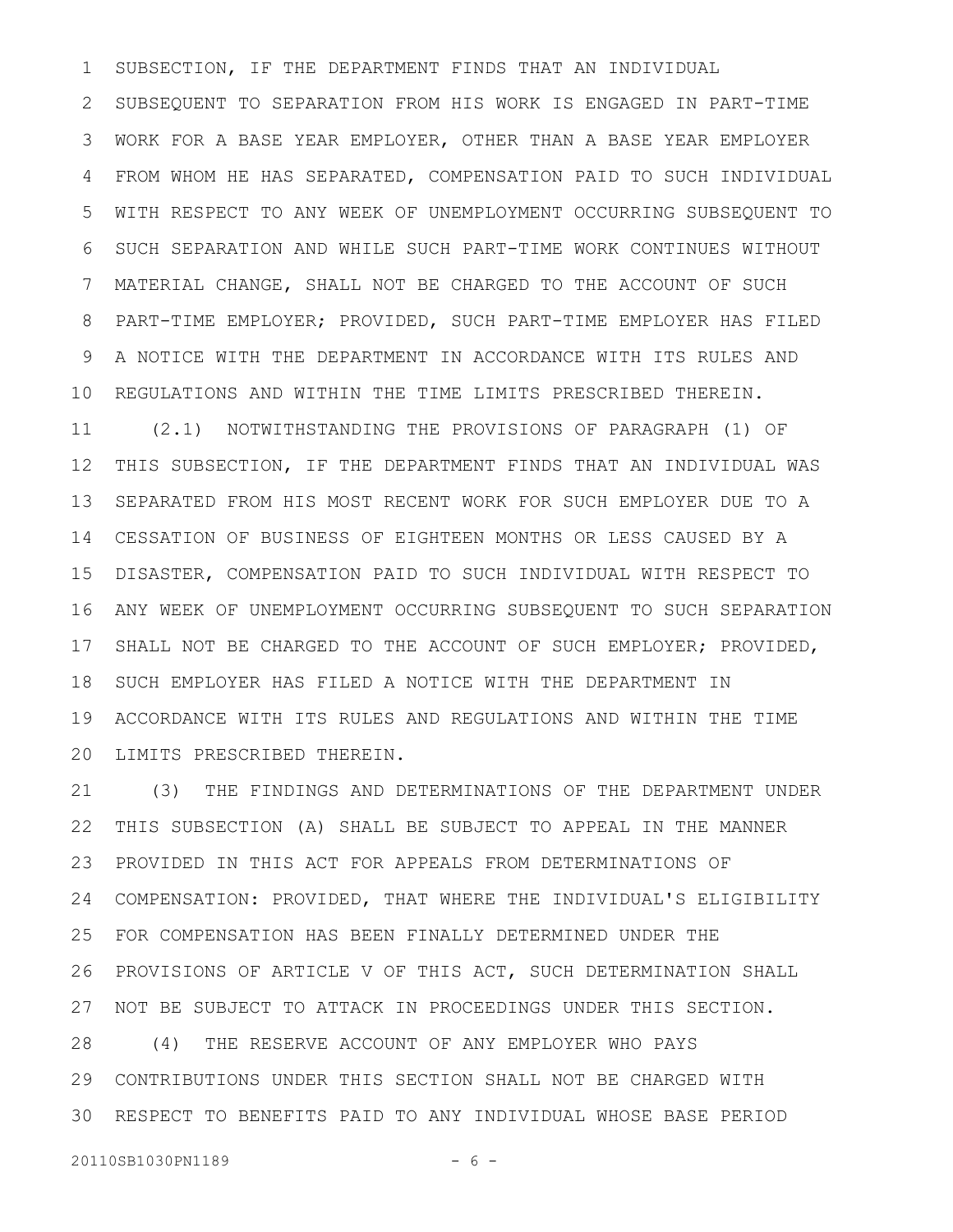WAGES INCLUDE WAGES FOR PREVIOUSLY UNCOVERED SERVICES AS DEFINED IN SECTION 401(G) TO THE EXTENT THAT THE UNEMPLOYMENT INSURANCE FUND IS REIMBURSED FOR SUCH BENEFITS PURSUANT TO SECTION 121 OF PUBLIC LAW 94-566]. 1 2 3 4

(B) ANY EMPLOYER, AT ANY TIME, MAY VOLUNTARILY PAY INTO THE UNEMPLOYMENT COMPENSATION FUND AN AMOUNT IN EXCESS OF THE CONTRIBUTIONS REQUIRED TO BE PAID UNDER THE PROVISIONS OF THIS ACT, AND SUCH AMOUNT SHALL BE FORTHWITH CREDITED TO HIS RESERVE ACCOUNT. HIS RATE OF CONTRIBUTION SHALL BE COMPUTED OR RECOMPUTED, AS THE CASE MAY BE, WITH SUCH AMOUNT INCLUDED IN THE CALCULATION. TO AFFECT SUCH EMPLOYER'S RATE OF CONTRIBUTION FOR ANY YEAR, SUCH AMOUNT SHALL BE PAID NOT LATER THAN THIRTY DAYS FOLLOWING THE MAILING OF NOTICE OF HIS RATE OF CONTRIBUTION FOR SUCH YEAR: PROVIDED, THAT FOR GOOD CAUSE, SUCH TIME MAY BE EXTENDED BY THE DEPARTMENT: AND PROVIDED FURTHER, THAT SUCH AMOUNT, WHEN PAID AS AFORESAID, SHALL NOT BE REFUNDED OR USED AS A CREDIT IN THE PAYMENT OF CONTRIBUTIONS IN WHOLE OR IN PART. IN NO EVENT SHALL ANY SUCH AMOUNT BE INCLUDED IN THE COMPUTATION OR RECOMPUTATION FOR ANY YEAR UNLESS IT IS PAID WITHIN ONE HUNDRED TWENTY DAYS AFTER THE BEGINNING OF SUCH YEAR. (C) (1) FOR THE PURPOSE OF DETERMINING ANY EMPLOYER'S RATE OF CONTRIBUTION FOR ANY YEAR, THE PHRASE "BALANCE IN AN EMPLOYER'S RESERVE ACCOUNT" AS USED IN SECTIONS 301, 301.1 AND 301.2 OF THIS ACT SHALL MEAN THE AMOUNT ASCERTAINED AS OF THE 5 6 7 8 9 10 11 12 13 14 15 16 17 18 19 20 21 22 23 24

COMPUTATION DATE BY SUBTRACTING THE AMOUNTS CHARGED TO HIS RESERVE ACCOUNT FROM THE AMOUNTS CREDITED THERETO INCLUDING VOLUNTARY CONTRIBUTIONS. IF, AS OF THE COMPUTATION DATE, THE AMOUNTS CHARGED TO HIS RESERVE ACCOUNT EXCEED THE AMOUNTS CREDITED BY AN AMOUNT EQUIVALENT TO MORE THAN TWENTY PER CENTUM (20%) OF HIS AVERAGE ANNUAL PAYROLL, THE EMPLOYER MAY ELECT, 3025 26 27 28 29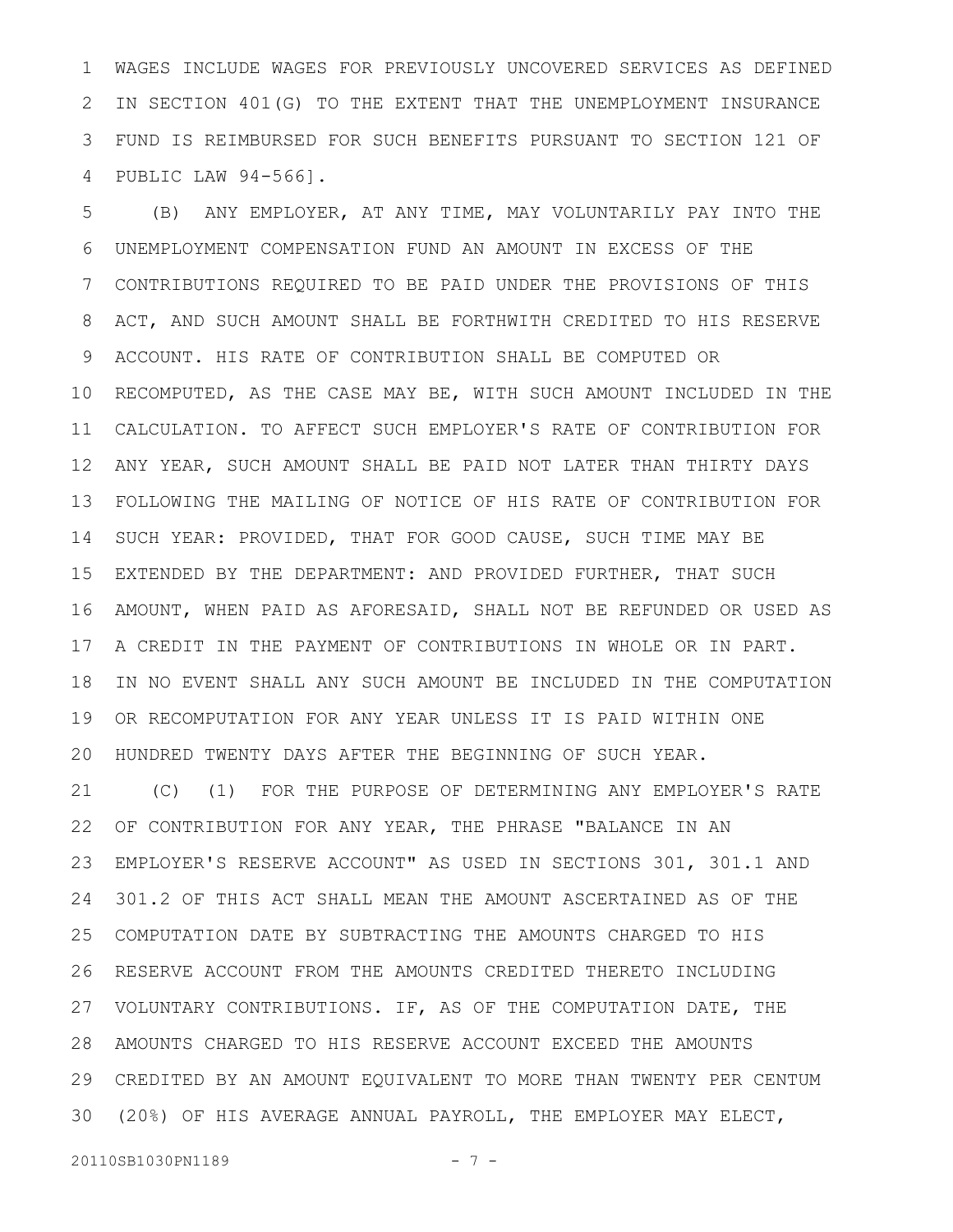SUBJECT TO THE PROVISIONS OF SECTION 301.1(F) OF THIS ACT TO HAVE HIS RESERVE ACCOUNT BALANCE ADJUSTED TO A NEGATIVE BALANCE EQUAL TO TWENTY PER CENTUM (20%) OF HIS AVERAGE ANNUAL PAYROLL. THIS SUBSECTION AS AMENDED SHALL APPLY TO ELECTIONS MADE AFTER DECEMBER 31, 1986. 1 2 3 4 5

(2) NOTWITHSTANDING THE PROVISIONS OF SECTION 301.1(F) AND PARAGRAPH (1) OF THIS SUBSECTION, FOR ELECTIONS MADE ON OR AFTER JANUARY 1, 1984 AND BEFORE MAY 1, 1986, IF THE AMOUNTS CHARGED TO THE EMPLOYER'S RESERVE ACCOUNT EXCEED THE AMOUNTS CREDITED BY AN AMOUNT EQUIVALENT TO MORE THAN TEN PER CENTUM (10%) OF HIS AVERAGE ANNUAL PAYROLL, THE DEPARTMENT, AFTER DETERMINING HIS RESERVE RATIO FACTOR SHALL, UPON THE ELECTION OF THE EMPLOYER, 12 ADJUST HIS RESERVE ACCOUNT BALANCE TO A NEGATIVE BALANCE EQUAL TO TEN PER CENTUM (10%) OF HIS AVERAGE ANNUAL PAYROLL. WITH RESPECT TO FUTURE ADJUSTMENTS OF NEGATIVE BALANCE ACCOUNTS, THE SECRETARY SHALL, UPON THE ELECTION OF THE EMPLOYER, MAKE ADJUSTMENTS AS FOLLOWS: 6 7 8 9 10 11 13 14 15 16 17

(I) IN RELATION TO ADJUSTMENTS MADE FOR THE SECOND TIME AFTER JANUARY 1, 1984 AND BEFORE MAY 1, 1986, IF THE AMOUNTS CHARGED TO HIS RESERVE ACCOUNT EXCEED THE AMOUNTS CREDITED BY AN AMOUNT EQUIVALENT TO MORE THAN FIFTEEN PER CENTUM (15%) OF HIS AVERAGE ANNUAL PAYROLL, THE DEPARTMENT SHALL, UPON THE ELECTION 22 OF THE EMPLOYER, ADJUST THE RESERVE ACCOUNT BALANCE TO A NEGATIVE BALANCE EQUAL TO FIFTEEN PER CENTUM (15%) OF HIS AVERAGE ANNUAL PAYROLL. 18 19 20 21 23 24 25

(II) IN RELATION TO ADJUSTMENTS MADE FOR THE THIRD TIME AFTER JANUARY 1, 1984 AND BEFORE MAY 1, 1986, IF THE AMOUNTS CHARGED TO HIS RESERVE ACCOUNT EXCEED THE AMOUNTS CREDITED BY AN 28 AMOUNT EQUIVALENT TO MORE THAN TWENTY PER CENTUM (20%) OF HIS 29 AVERAGE ANNUAL PAYROLL, THE DEPARTMENT SHALL, UPON THE ELECTION 3026 27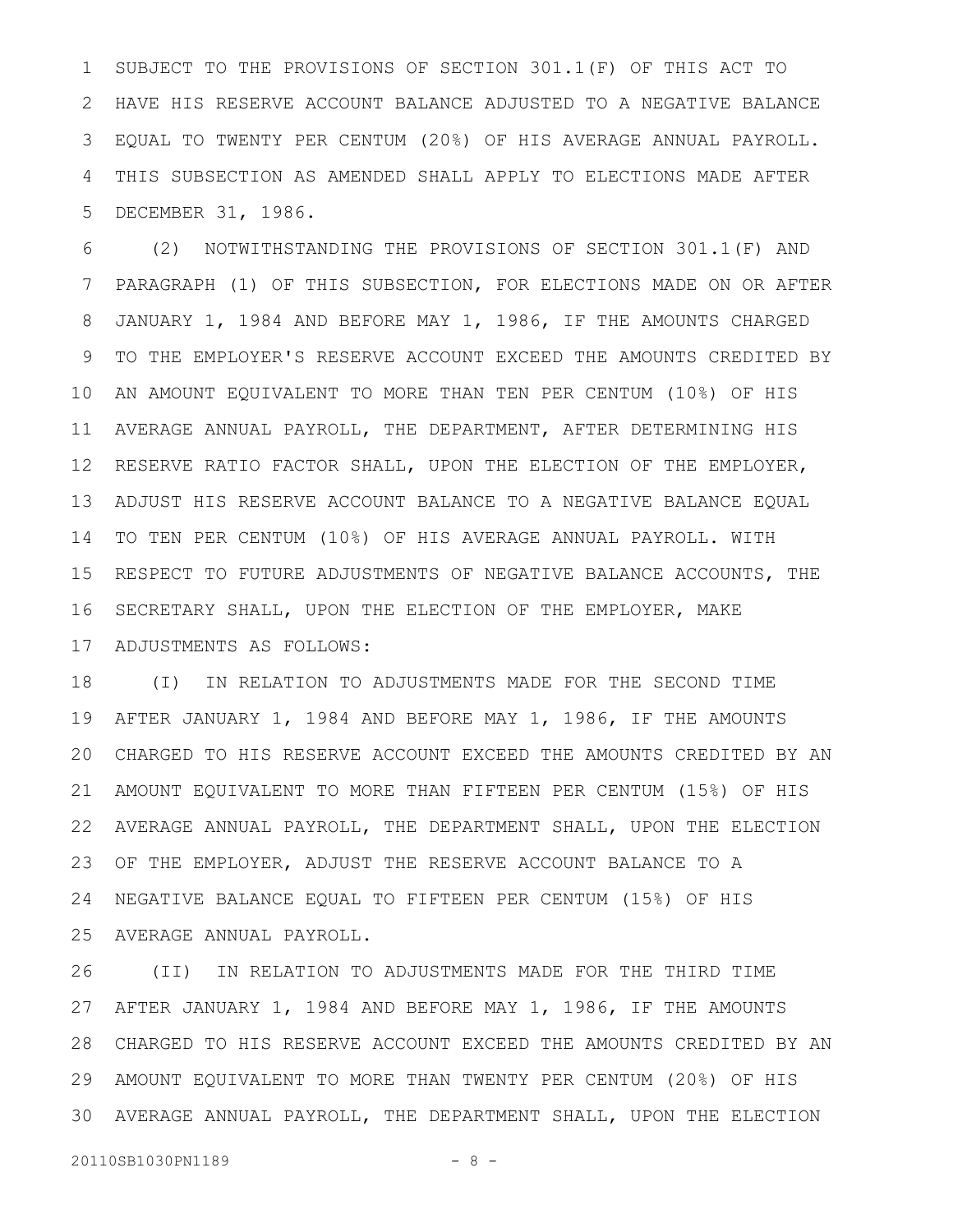OF THE EMPLOYER, ADJUST HIS RESERVE ACCOUNT BALANCE TO A NEGATIVE BALANCE EQUAL TO TWENTY PER CENTUM (20%) OF HIS AVERAGE ANNUAL PAYROLL. 1 2 3

(D) THE DEPARTMENT SHALL TERMINATE THE RESERVE ACCOUNT OF ANY EMPLOYER WHO HAS NOT PAID CONTRIBUTIONS FOR A PERIOD OF FOUR CONSECUTIVE TWELVE MONTH PERIODS, ENDING JUNE THIRTIETH IN ANY YEAR. 4 5 6 7

(E) NOTHING CONTAINED IN THIS ACT SHALL BE CONSTRUED TO GRANT TO ANY EMPLOYER ANY CLAIM OR RIGHT OF WITHDRAWAL WITH RESPECT TO ANY AMOUNT ALLOCATED TO HIM FROM, OR PAID BY HIM INTO, THE UNEMPLOYMENT COMPENSATION FUND, EXCEPT AS PROVIDED IN SECTION THREE HUNDRED ELEVEN HEREOF. 8 9 10 11 12

SECTION 3. THE ACT IS AMENDED BY ADDING A SECTION TO READ: Section 302.1. Relief from Charges.--Notwithstanding any other provisions of this act assigning charges for compensation paid to employes, the department shall relieve an employer of charges for compensation in accordance with this section and 13 14 15 16 17

section 213 of this act. 18

(a) Circumstances allowing relief: 19

(1) If an individual was separated from his most recent work 20

for an employer due to being discharged for willful misconduct 21

connected with that work, or due to his leaving that work 22

without good cause attributable to his employment, or due to his 23

being separated from such work under conditions which would 24

result in disqualification for benefits under the provisions of 25

section 3 or section  $402(e.1)$ , the employer shall be relieved of 26

charges for compensation paid to the individual with respect to 27

any week of unemployment occurring subsequent to such 28

separation. Relief from charges under this paragraph terminates 29

if the employe returns to work for the employer. 30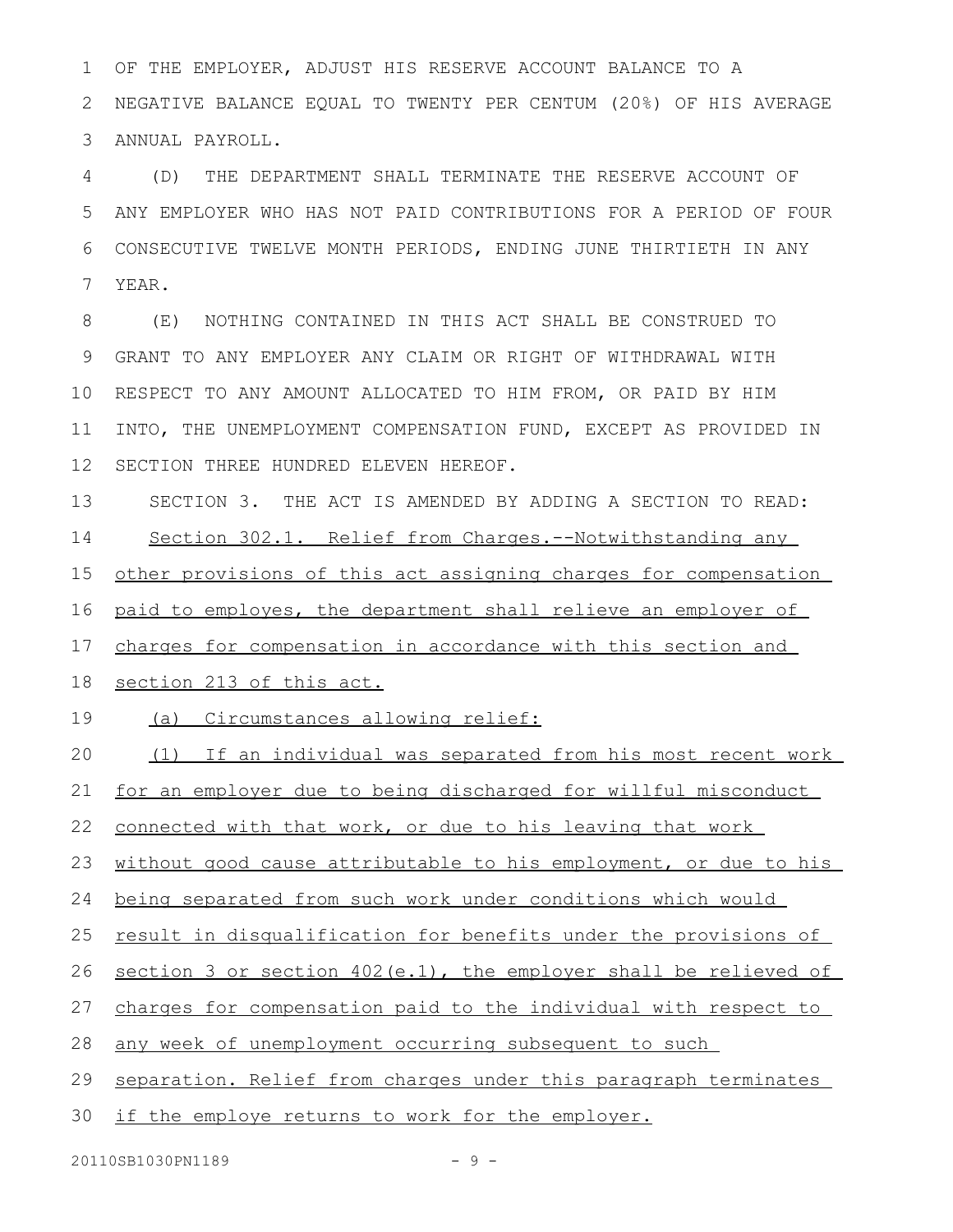| 1  | If an individual's unemployment is directly caused by a<br>(2)   |
|----|------------------------------------------------------------------|
| 2  | major natural disaster declared by the President of the United   |
| 3  | States pursuant to section 102(1) of the Disaster Relief Act of  |
| 4  | 1970 (Public Law 91-606, 42 U.S.C. § 4401 et seq.) and the       |
| 5  | individual would have been eligible for disaster unemployment    |
| 6  | assistance as provided in section 240 of the Disaster Relief Act |
| 7  | of 1970 with respect to that unemployment but for the receipt of |
| 8  | unemployment compensation, an employer shall be relieved of      |
| 9  | charges for compensation paid to such individual with respect to |
| 10 | any week of unemployment occurring due to the natural disaster,  |
| 11 | to a maximum of the eight weeks immediately following the        |
| 12 | declaration of emergency by the President of the United States.  |
| 13 | If an individual subsequent to separation from his work<br>(3)   |
| 14 | is engaged in part-time work for a base year employer, other     |
| 15 | than a base year employer from whom he has separated, the part-  |
| 16 | time employer shall be relieved of charges for compensation paid |
| 17 | to the individual with respect to any week of unemployment       |
| 18 | occurring subsequent to the separation and while such part-time  |
| 19 | work continues without material change.                          |
| 20 | (4) If the department finds that an individual was separated     |
| 21 | from his most recent work for an employer due to a cessation of  |
| 22 | business of eighteen months or less caused by a disaster, the    |
| 23 | employer may be relieved of charges for compensation paid to     |
| 24 | such individual with respect to any week of unemployment         |
| 25 | occurring subsequent to that separation. Relief from charges     |
| 26 | under this paragraph terminates if the employe returns to work   |
| 27 | for the employer.                                                |
| 28 | Requests for relief from charges:<br>(b)                         |
| 29 | Except as provided in subsection (c), in order to be<br>(1)      |
| 30 | granted relief from charges for compensation an employer must    |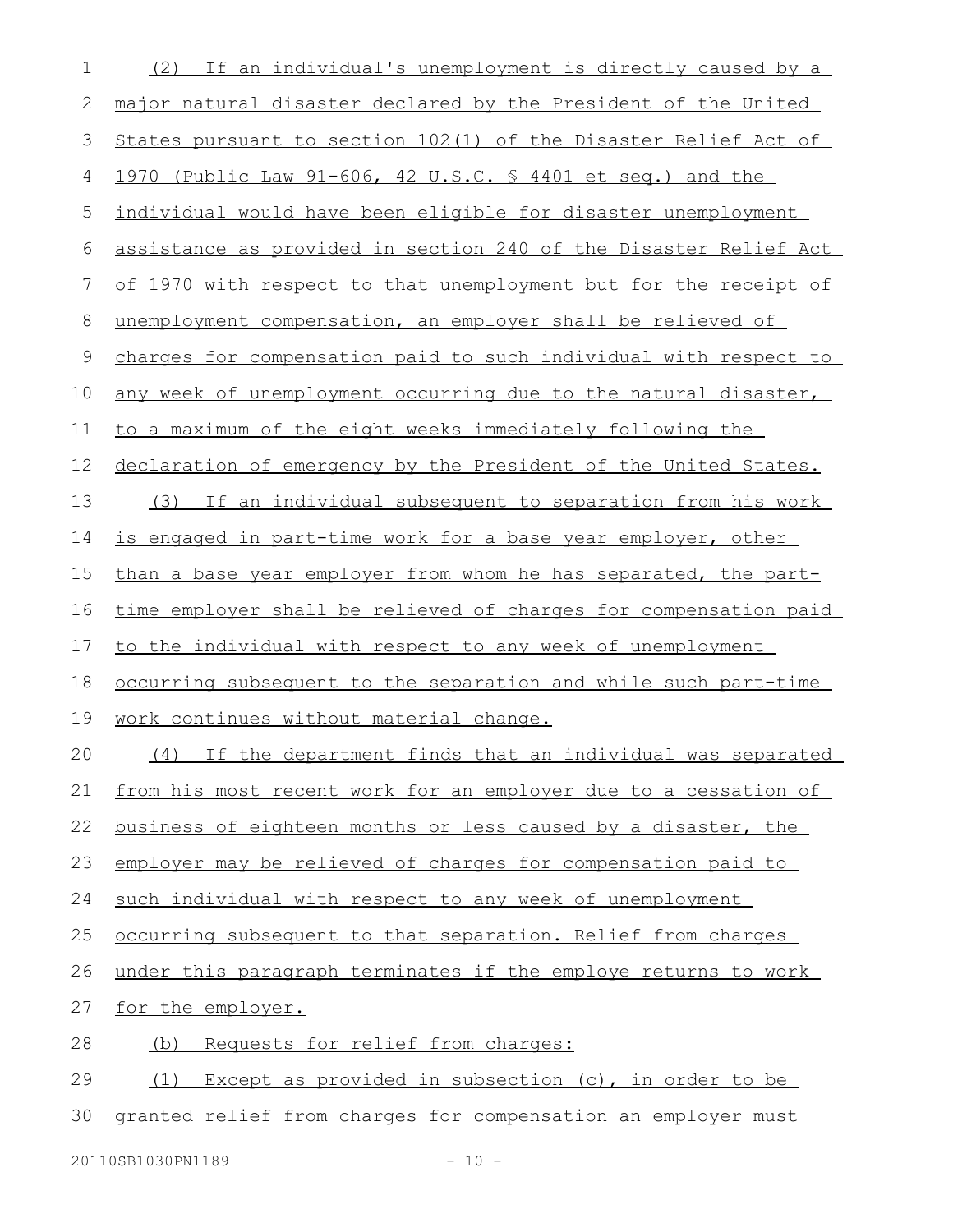file a request with the department in the manner provided, and containing all information required, by the department's regulations. (2) If an employer is requesting relief from charges on the basis of a separation that occurs on or before the date the claimant files an application for benefits or on the basis of continuing part-time work, the following shall apply: (i) If the request is filed within  $\frac{1}{2}$  +  $\frac{1}{30}$  FIFTEEN (15) days after the date of the earliest notice issued by the department under section 501(a) indicating that the claimant is eligible under section 401(a) and relief is granted, relief shall begin with the earliest week for which the claimant is eligible for benefits pursuant to the claimant's application for benefits. (ii) If the request is not filed within the time period provided in subparagraph (i), relief, if granted by the department, shall begin with the earliest week ending fifteen (15) or more days subsequent to the date the request is filed. (3) If an employer is requesting relief from charges on the basis of a separation that occurs after the claimant files an application for benefits, the following shall apply: (i) If the request is filed within  $\frac{1}{2}$  (30) FIFTEEN (15) days after the date of the earliest notice issued by the department indicating that the claimant is claiming benefits subsequent to the separation and relief is granted, relief shall begin with the earliest week for which the claimant is eligible for benefits following the last day worked. (ii) If the request is not filed within the time period provided in subparagraph (i), relief, if granted by the department, shall begin with the earliest week ending fifteen 1 2 3 4 5 6 7 8 9 10 11 12 13 14 15 16 17 18 19 20 21 22 23 24 25 26 27 28 29 30

 $\leftarrow$ 

 $\leftarrow$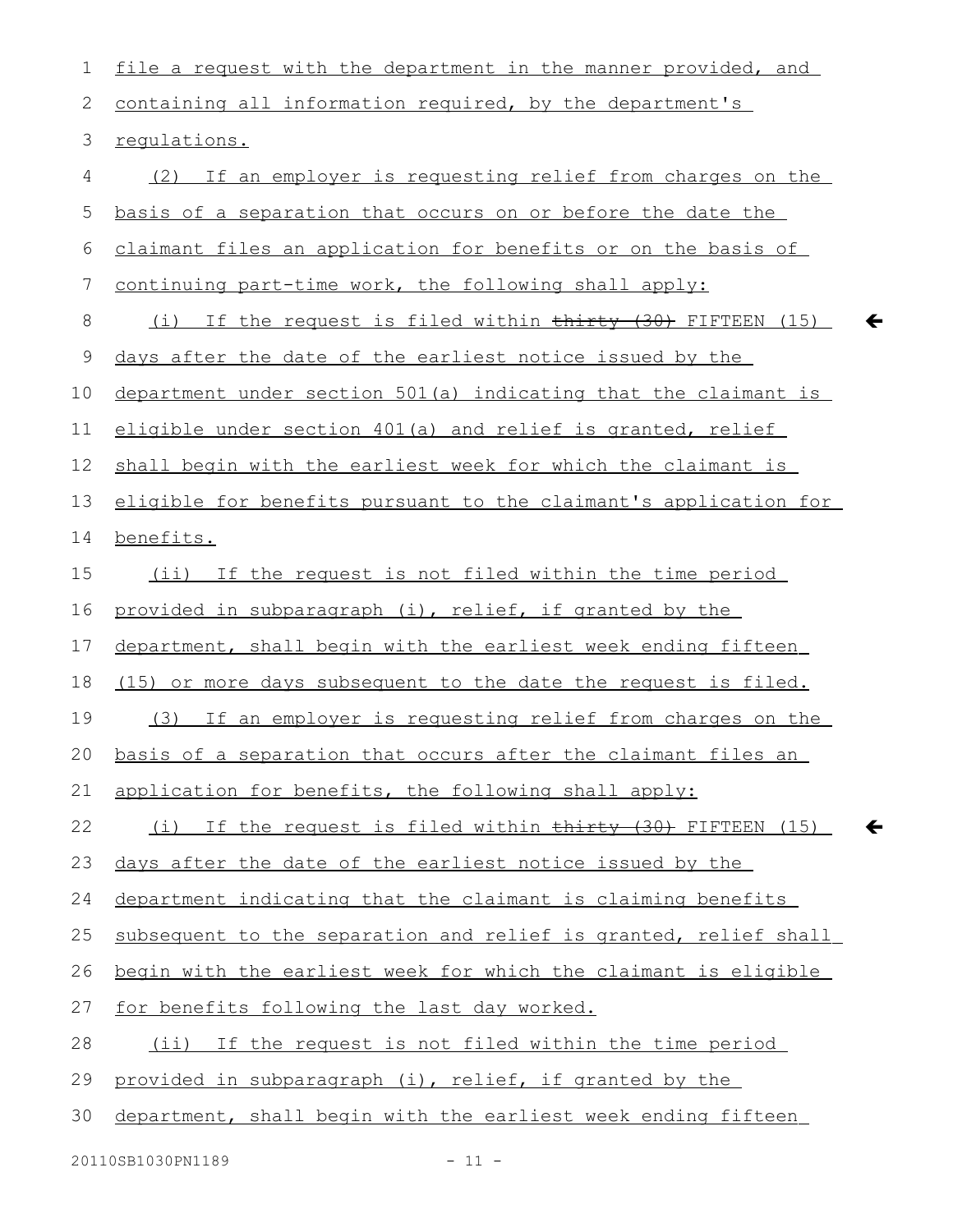| 1           | (15) or more days subsequent to the date the request is filed.   |
|-------------|------------------------------------------------------------------|
| 2           | Relief from charges without a request:<br>(C)                    |
| 3           | (1) If a claimant is determined ineligible for benefits          |
| 4           | under section 3 or section $402(b)$ , (e) or (e.1) pursuant to a |
| 5           | notice of determination that has become final, the department    |
| 6           | shall grant relief from charges in accordance with subsection    |
| 7           | (a) (1) to the employer from whom the claimant was separated,    |
| 8           | beginning with the earliest week for which the claimant is       |
| $\mathsf 9$ | eligible for benefits following the week or weeks governed by    |
| 10          | the notice of determination.                                     |
| 11          | (2) If a claimant is determined eligible for benefits under      |
| 12          | section 402(b) pursuant to a notice of determination that has    |
| 13          | become final, the department shall grant or deny relief from     |
| 14          | charges in accordance with subsection (a) $(1)$ to the employer  |
| 15          | from whom the claimant was separated, beginning with the         |
| 16          | earliest week governed by the notice of determination, in        |
| 17          | accordance with the following:                                   |
| 18          | (i) The department shall grant relief from charges if the        |
| 19          | claimant left work for the employer without good cause           |
| 20          | attributable to the claimant's employment.                       |
| 21          | The department shall deny relief from charges if the<br>(i)      |
| 22          | claimant left work for the employer with good cause attributable |
| 23          | to the claimant's employment.                                    |
| 24          | Relief from charges granted to an employer remains in<br>(3)     |
| 25          | effect for the purpose of benefits paid to the claimant pursuant |
| 26          | to a subsequent application for benefits if the relief has not   |
| 27          | terminated in accordance with the provisions of this section.    |
| 28          | Employer information:<br>(d)                                     |
| 29          | An employer that is granted relief from charges on the<br>(1)    |
| 30          | basis of a claimant's separation from employment shall notify    |
|             |                                                                  |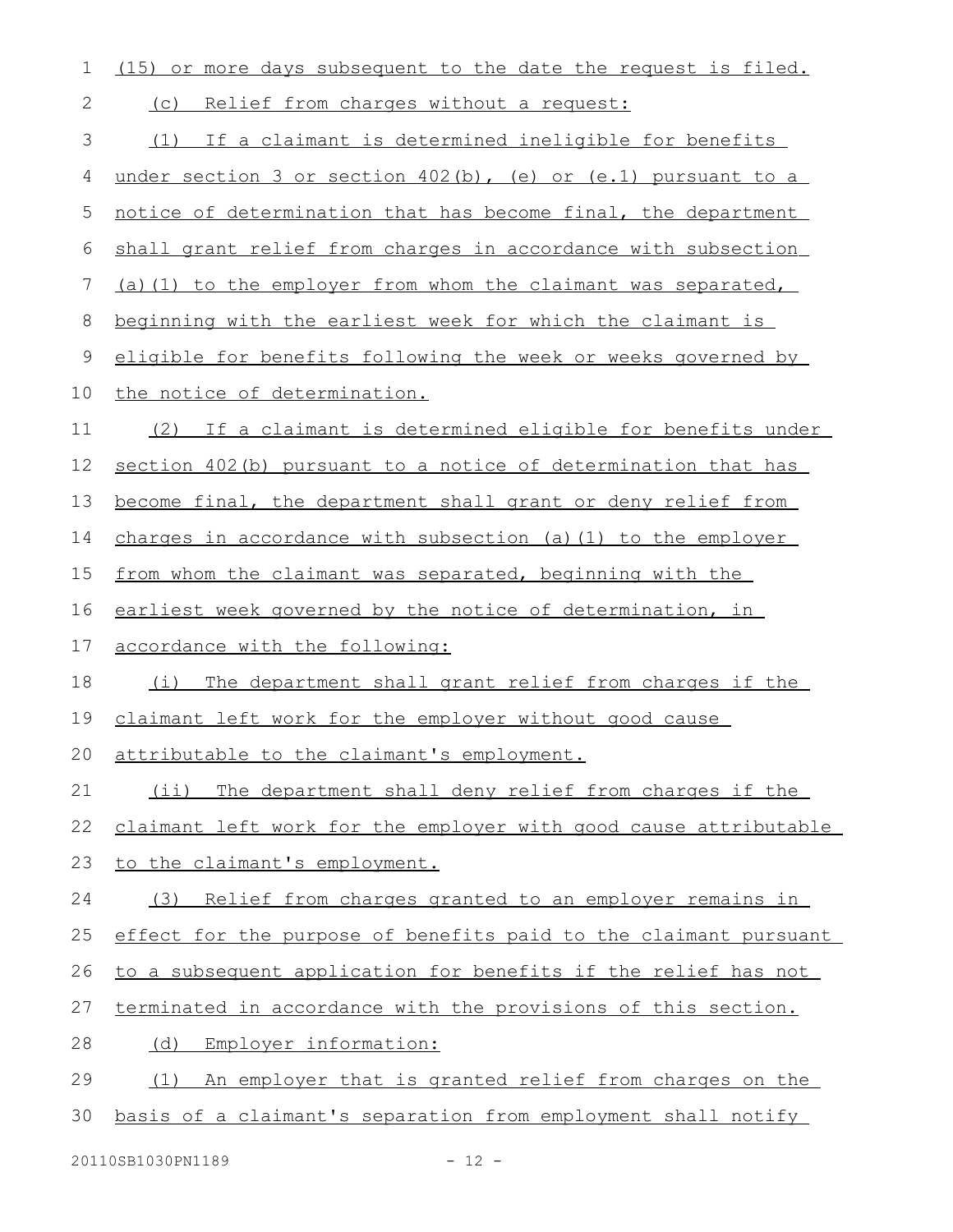| 1  | the department within fifteen (15) days if the claimant returns  |
|----|------------------------------------------------------------------|
| 2  | to work for the employer. The employer shall include with the    |
| 3  | notification the claimant's name and Social Security number, the |
| 4  | employer's name and account number and the date when             |
| 5  | reemployment commenced.                                          |
| 6  | An employer that is granted relief from charges on the<br>(2)    |
| 7  | basis of continuing part-time work shall notify the department   |
| 8  | within fifteen (15) days if the employment situation of the      |
| 9  | claimant changes. The employer shall include with the            |
| 10 | notification the claimant's name and Social Security number and  |
| 11 | the employer's name and account number.                          |
| 12 | (e) General provisions:                                          |
| 13 | Where the individual's eligibility for compensation has<br>(1)   |
| 14 | been finally determined under the provisions of Article V, such  |
| 15 | determination shall not be subject to attack in proceedings      |
| 16 | under this section.                                              |
| 17 | The findings and determinations of the department under<br>(2)   |
| 18 | this section shall be subject to appeal in the manner provided   |
| 19 | in this act for appeals from determinations of compensation.     |
| 20 | Section 2. The addition of section 302.1 of the act shall        |
| 21 | apply to initial claims filed on or after January 1, 2012.       |
| 22 | Section 3. This act shall take effect in 60 days.                |
| 23 | SECTION 4. SECTION 401(B) OF THE ACT, AMENDED JULY 9, 1976       |
| 24 | (P.L.842, NO.147), IS AMENDED TO READ:                           |
| 25 | SECTION 401. OUALIFICATIONS REQUIRED TO SECURE                   |
| 26 | COMPENSATION. --COMPENSATION SHALL BE PAYABLE TO ANY EMPLOYE WHO |
| 27 | IS OR BECOMES UNEMPLOYED, AND WHO--                              |
| 28 | $\star$ $\star$ $\star$                                          |
| 29 | (B) [HAS REGISTERED FOR WORK AT, AND THEREAFTER CONTINUED TO     |
| 30 | REPORT TO AN EMPLOYMENT OFFICE IN ACCORDANCE WITH SUCH           |

 $\leftarrow$ 

 $\leftarrow$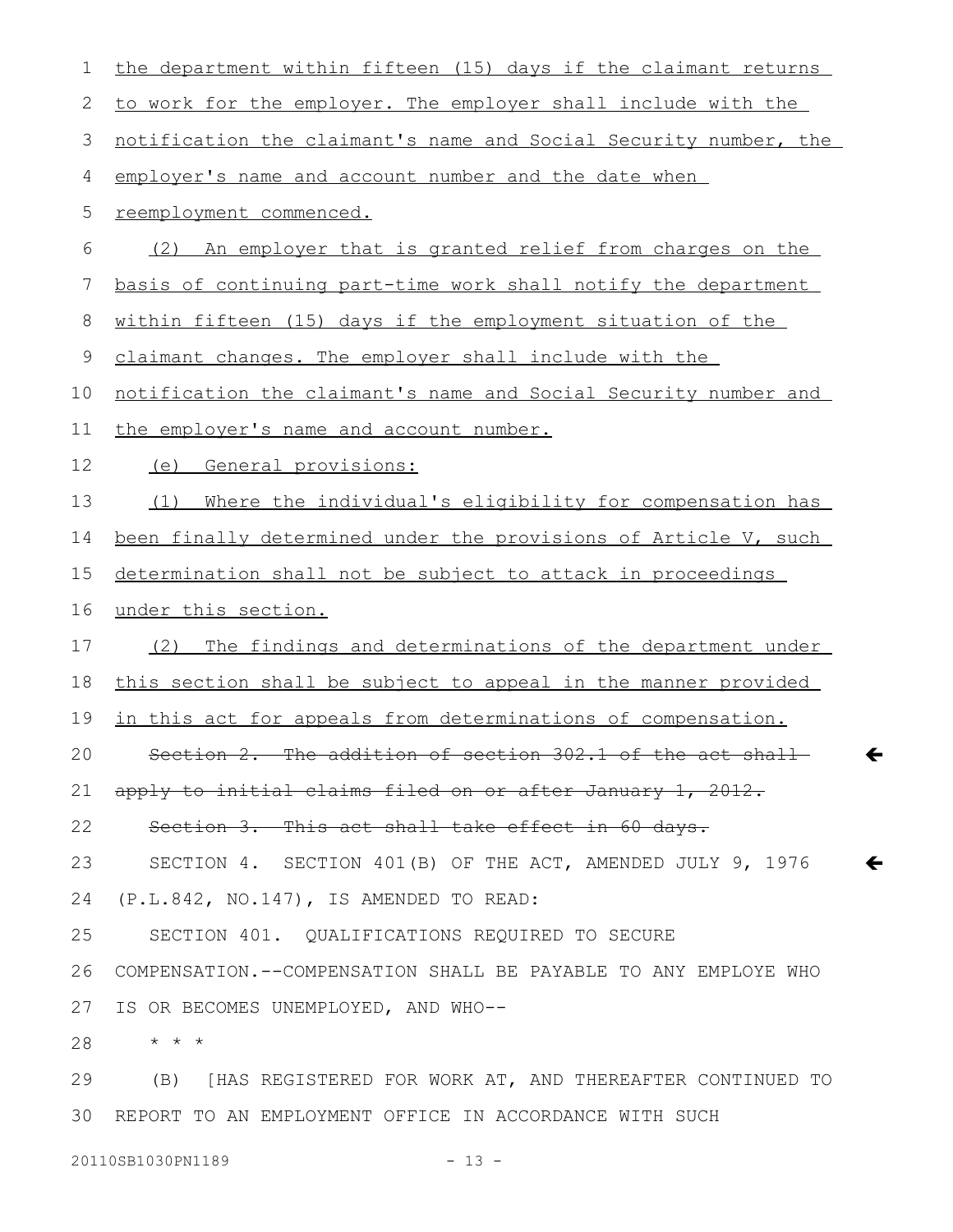REGULATIONS AS THE SECRETARY MAY PRESCRIBE, EXCEPT THAT THE SECRETARY MAY BY REGULATION WAIVE OR ALTER EITHER OR BOTH OF THE REQUIREMENTS OF THIS CLAUSE AS TO INDIVIDUALS ATTACHED TO REGULAR JOBS AND AS TO SUCH OTHER TYPES OF CASES OR SITUATIONS WITH RESPECT TO WHICH HE FINDS THAT COMPLIANCE WITH SUCH REQUIREMENTS WOULD BE OPPRESSIVE OR WOULD BE INCONSISTENT WITH THE PURPOSES OF THE ACT: PROVIDED, HOWEVER, THAT NO SUCH REGULATION SHALL CONFLICT WITH SECTION FOUR HUNDRED AND ONE (C) OF THIS ACT;] (1) IS MAKING AN ACTIVE SEARCH FOR SUITABLE EMPLOYMENT. THE REQUIREMENTS FOR "ACTIVE SEARCH" SHALL BE ESTABLISHED BY THE DEPARTMENT AND SHALL INCLUDE, AT A MINIMUM, ALL OF THE FOLLOWING: (I) REGISTRATION BY A CLAIMANT FOR EMPLOYMENT SEARCH SERVICES OFFERED BY THE PENNSYLVANIA CAREERLINK SYSTEM OR ITS SUCCESSOR AGENCY WITHIN THIRTY (30) DAYS AFTER INITIAL APPLICATION FOR BENEFITS. (II) POSTING A RESUME ON THE SYSTEM'S DATABASE, UNLESS THE CLAIMANT IS SEEKING WORK IN AN EMPLOYMENT SECTOR IN WHICH RESUMES ARE NOT COMMONLY USED. (III) APPLYING FOR POSITIONS THAT OFFER EMPLOYMENT AND WAGES SIMILAR TO THOSE THE CLAIMANT HAD PRIOR TO HIS UNEMPLOYMENT AND WHICH ARE WITHIN A FORTY-FIVE (45) MINUTE COMMUTING DISTANCE. (2) THE PENNSYLVANIA CAREERLINK SYSTEM OR ITS SUCCESSOR AGENCY SHALL PROVIDE DOCUMENTATION, AS THE SECRETARY DEEMS APPROPRIATE, TO THE PENNSYLVANIA UNEMPLOYMENT COMPENSATION SERVICE CENTER SYSTEM SO THE SYSTEM CAN CONDUCT THE NECESSARY CROSS REFERENCE CHECKS. (3) FOR THE PURPOSES OF PARAGRAPH (1), THE DEPARTMENT MAY DETERMINE THAT A CLAIMANT HAS MADE AN ACTIVE SEARCH FOR SUITABLE WORK IF THE CLAIMANT'S EFFORTS INCLUDE ACTIONS COMPARABLE TO 1 2 3 4 5 6 7 8 9 10 11 12 13 14 15 16 17 18 19 20 21 22 23 24 25 26 27 28 29 30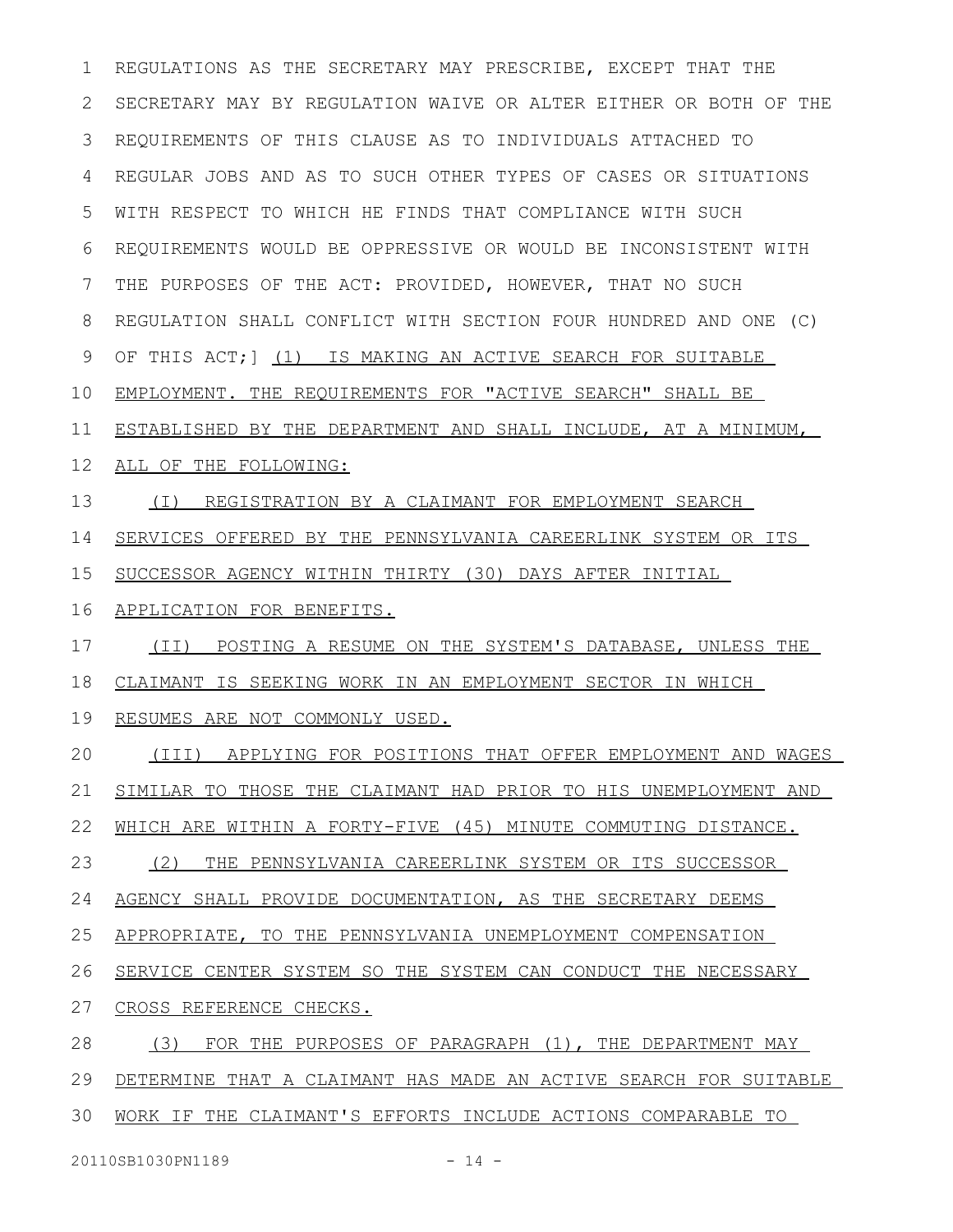THOSE TRADITIONAL ACTIONS IN THEIR TRADE OR OCCUPATION BY WHICH JOBS HAVE BEEN FOUND BY OTHERS IN THE COMMUNITY AND LABOR MARKET IN WHICH THE CLAIMANT IS SEEKING EMPLOYMENT. 1 2 3

(4) THE REQUIREMENTS OF THIS SUBSECTION DO NOT APPLY TO ANY WEEK IN WHICH THE CLAIMANT IS IN TRAINING APPROVED UNDER SECTION 236(A)(1) OF THE TRADE ACT OF 1974 (PUBLIC LAW 93-618, 19 U.S.C. § 2101 ET SEQ.) OR ANY WEEK IN WHICH THE CLAIMANT IS REQUIRED TO PARTICIPATE IN REEMPLOYMENT SERVICES UNDER SECTION 402(J). (5) THE REQUIREMENTS OF THIS SUBSECTION SHALL NOT APPLY TO A CLAIMANT WHO IS LAID OFF FOR LACK OF WORK AND ADVISED BY THE EMPLOYER OF THE DATE ON WHICH THE CLAIMANT WILL RETURN TO WORK. (6) THE DEPARTMENT MAY WAIVE OR ALTER THE REQUIREMENTS OF THIS SUBSECTION IN CASES OR SITUATIONS WITH RESPECT TO WHICH THE SECRETARY FINDS THAT COMPLIANCE WITH SUCH REQUIREMENTS WOULD BE OPPRESSIVE OR WHICH WOULD BE INCONSISTENT WITH THE PURPOSES OF THIS ACT. 4 5 6 7 8 9 10 11 12 13 14 15 16

\* \* \* 17

SECTION 5. SECTION 404 INTRODUCTORY PARAGRAPH, (D) AND (E) (2) OF THE ACT, AMENDED OCTOBER 19, 1988 (P.L.818, NO.109) AND DECEMBER 16, 2005 (P.L.437, NO.80), ARE AMENDED TO READ: SECTION 404. RATE AND AMOUNT OF COMPENSATION.--COMPENSATION SHALL BE PAID TO EACH ELIGIBLE EMPLOYE IN ACCORDANCE WITH THE FOLLOWING PROVISIONS OF THIS SECTION EXCEPT THAT COMPENSATION PAYABLE WITH RESPECT TO WEEKS ENDING IN BENEFIT YEARS WHICH BEGIN PRIOR TO THE FIRST DAY OF JANUARY [1989] 2012 SHALL BE PAID ON THE BASIS OF THE PROVISIONS OF THIS SECTION IN EFFECT AT THE BEGINNING OF SUCH BENEFIT YEARS. 18 19 20 21 22 23 24 25 26 27

\* \* \* 28

(D) (1) NOTWITHSTANDING ANY OTHER PROVISIONS OF THIS SECTION EACH ELIGIBLE EMPLOYE WHO IS UNEMPLOYED WITH RESPECT TO 3029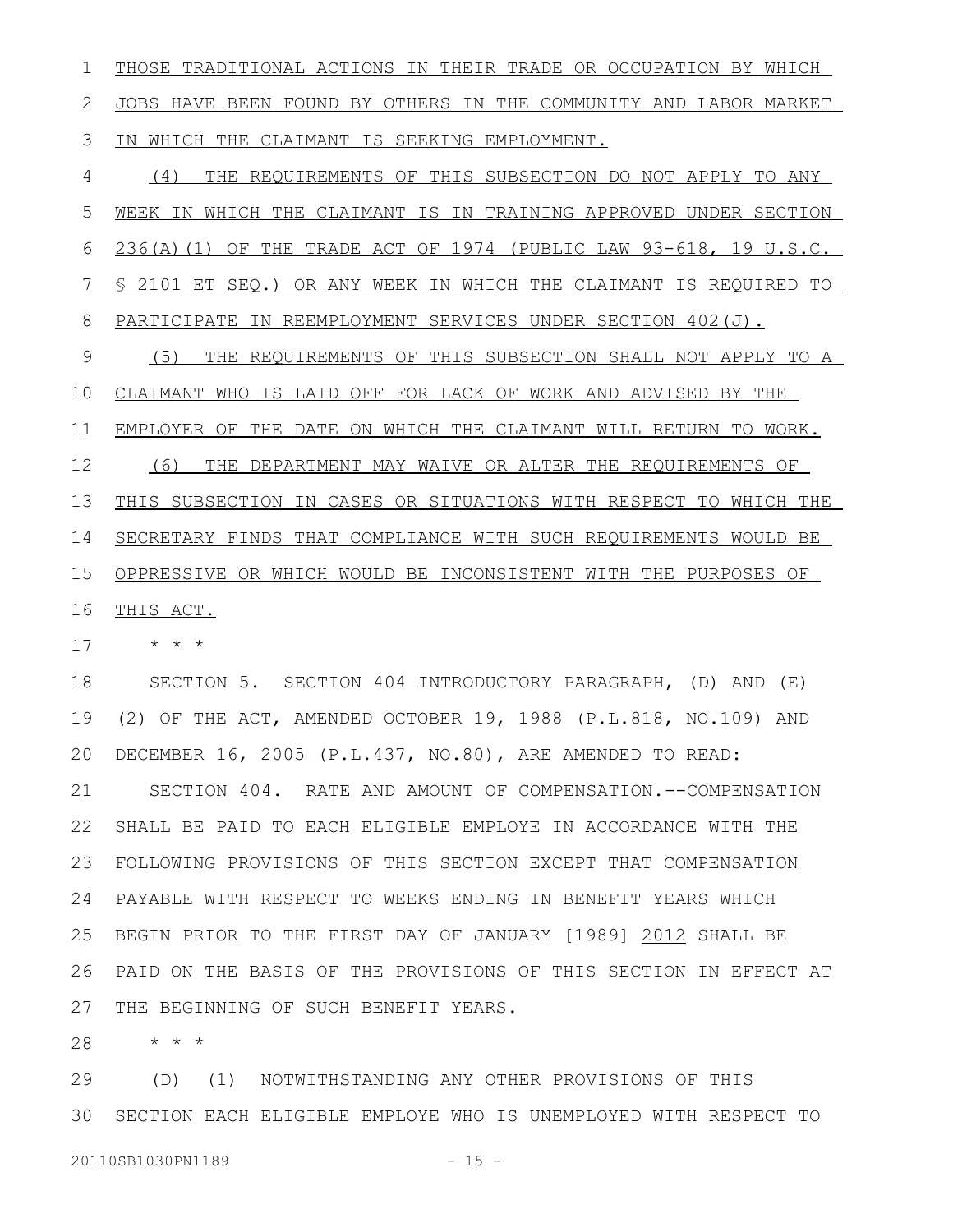ANY WEEK ENDING SUBSEQUENT TO JULY 1, 1980 SHALL BE PAID, WITH RESPECT TO SUCH WEEK, COMPENSATION IN AN AMOUNT EQUAL TO HIS WEEKLY BENEFIT RATE LESS THE TOTAL OF (I) THE REMUNERATION, IF ANY, PAID OR PAYABLE TO HIM WITH RESPECT TO SUCH WEEK FOR SERVICES PERFORMED WHICH IS IN EXCESS OF HIS PARTIAL BENEFIT CREDIT [AND] (II) VACATION PAY, IF ANY, WHICH IS IN EXCESS OF HIS PARTIAL BENEFIT CREDIT, EXCEPT WHEN PAID TO AN EMPLOYE WHO IS PERMANENTLY OR INDEFINITELY SEPARATED FROM HIS EMPLOYMENT[.] AND (III) THE AMOUNT OF SEVERANCE PAY THAT IS ATTRIBUTED TO THE WEEK. (1.1) FOR PURPOSES OF CLAUSE (1)(III), ALL OF THE FOLLOWING APPLY: (I) "SEVERANCE PAY" MEANS ONE OR MORE PAYMENTS MADE BY AN EMPLOYER TO AN EMPLOYE ON ACCOUNT OF SEPARATION FROM THE SERVICE OF THE EMPLOYER, REGARDLESS OF WHETHER THE EMPLOYER IS LEGALLY BOUND BY CONTRACT, STATUTE OR OTHERWISE TO MAKE SUCH PAYMENTS. THE TERM DOES NOT INCLUDE PAYMENTS FOR PENSION, RETIREMENT OR ACCRUED LEAVE OR PAYMENTS OF SUPPLEMENTAL UNEMPLOYMENT BENEFITS. (II) THE AMOUNT OF SEVERANCE PAY ATTRIBUTED PURSUANT TO SUBCLAUSE (III) SHALL BE AN AMOUNT NOT LESS THAN ZERO DETERMINED BY SUBTRACTING ONE-HALF OF THE AVERAGE ANNUAL WAGE AS CALCULATED UNDER SUBSECTION (E) AS OF JUNE 30 IMMEDIATELY PRECEDING THE CALENDAR YEAR IN WHICH THE CLAIMANT'S BENEFIT YEAR BEGINS FROM THE TOTAL AMOUNT OF SEVERANCE PAY PAID OR PAYABLE TO THE CLAIMANT BY THE EMPLOYER. (III) SEVERANCE PAY IS ATTRIBUTED AS FOLLOWS: (A) SEVERANCE PAY IS ATTRIBUTED TO THE DAY, DAYS, WEEK OR WEEKS IMMEDIATELY FOLLOWING THE EMPLOYE'S SEPARATION. (B) THE NUMBER OF DAYS OR WEEKS TO WHICH SEVERANCE PAY IS ATTRIBUTED IS DETERMINED BY DIVIDING THE TOTAL AMOUNT OF 1 2 3 4 5 6 7 8 9 10 11 12 13 14 15 16 17 18 19 20 21 22 23 24 25 26 27 28 29 30

20110SB1030PN1189 - 16 -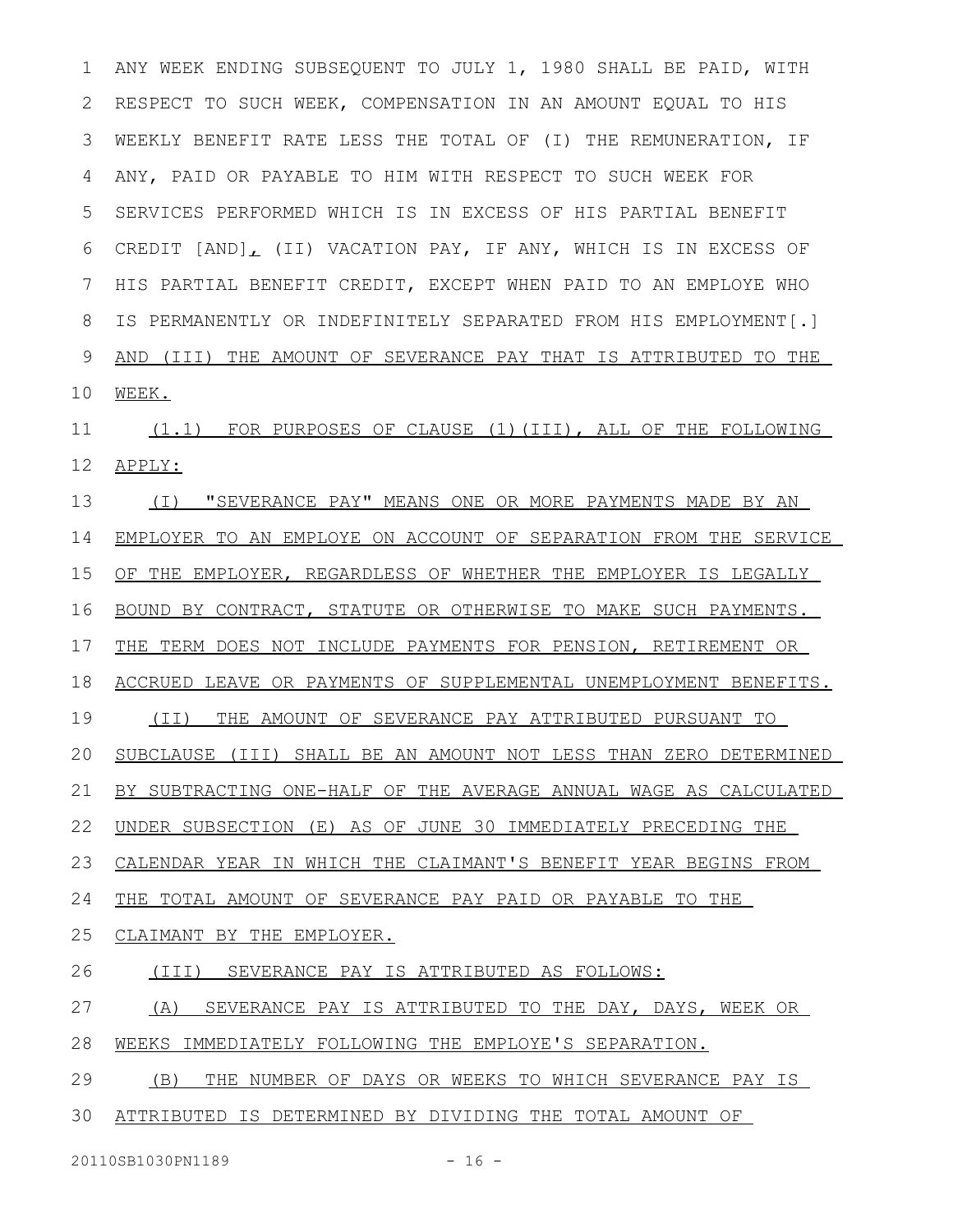SEVERANCE PAY BY THE REGULAR FULL-TIME DAILY OR WEEKLY WAGE OF 1

THE CLAIMANT. 2

(C) THE AMOUNT OF SEVERANCE PAY ATTRIBUTED TO EACH DAY OR WEEK EQUALS THE REGULAR FULL-TIME DAILY OR WEEKLY WAGE OF THE CLAIMANT. 3 4 5

(D) WHEN THE ATTRIBUTION OF SEVERANCE PAY IS MADE ON THE BASIS OF THE NUMBER OF DAYS, THE PAY SHALL BE ATTRIBUTED TO THE CUSTOMARY WORKING DAYS IN THE CALENDAR WEEK. 6 7 8

(2) (I) IN ADDITION TO THE DEDUCTIONS PROVIDED FOR IN CLAUSE (1), FOR ANY WEEK WITH RESPECT TO WHICH AN INDIVIDUAL IS RECEIVING A PENSION, INCLUDING A GOVERNMENTAL OR OTHER PENSION, 12 RETIREMENT OR RETIRED PAY, ANNUITY OR ANY OTHER SIMILAR PERIODIC PAYMENT, UNDER A PLAN MAINTAINED OR CONTRIBUTED TO BY A BASE PERIOD OR CHARGEABLE EMPLOYER, THE WEEKLY BENEFIT AMOUNT PAYABLE TO SUCH INDIVIDUAL FOR SUCH WEEK SHALL BE REDUCED, BUT NOT BELOW ZERO, BY THE PRO-RATED WEEKLY AMOUNT OF THE PENSION AS DETERMINED UNDER SUBCLAUSE (II). 9 10 11 13 14 15 16 17

(II) IF THE PENSION IS ENTIRELY CONTRIBUTED TO BY THE EMPLOYER, THEN ONE HUNDRED PER CENTUM (100%) OF THE PRO-RATED WEEKLY AMOUNT OF THE PENSION SHALL BE DEDUCTED. EXCEPT AS SET FORTH IN CLAUSE (4), IF THE PENSION IS CONTRIBUTED TO BY THE INDIVIDUAL, IN ANY AMOUNT, THEN FIFTY PER CENTUM (50%) OF THE PRO-RATED WEEKLY AMOUNT OF THE PENSION SHALL BE DEDUCTED. 18 19 20 21 22 23

(III) NO DEDUCTION SHALL BE MADE UNDER THIS CLAUSE BY REASON OF THE RECEIPT OF A PENSION IF THE SERVICES PERFORMED BY THE INDIVIDUAL DURING THE BASE PERIOD OR REMUNERATION RECEIVED FOR 27 SUCH SERVICES FOR SUCH EMPLOYER DID NOT AFFECT THE INDIVIDUAL'S ELIGIBILITY FOR, OR INCREASE THE AMOUNT OF, SUCH PENSION, 28 RETIREMENT OR RETIRED PAY, ANNUITY OR SIMILAR PAYMENT. 24 25 26 29

(3) THE PROVISIONS OF THIS SUBSECTION SHALL BE APPLICABLE 30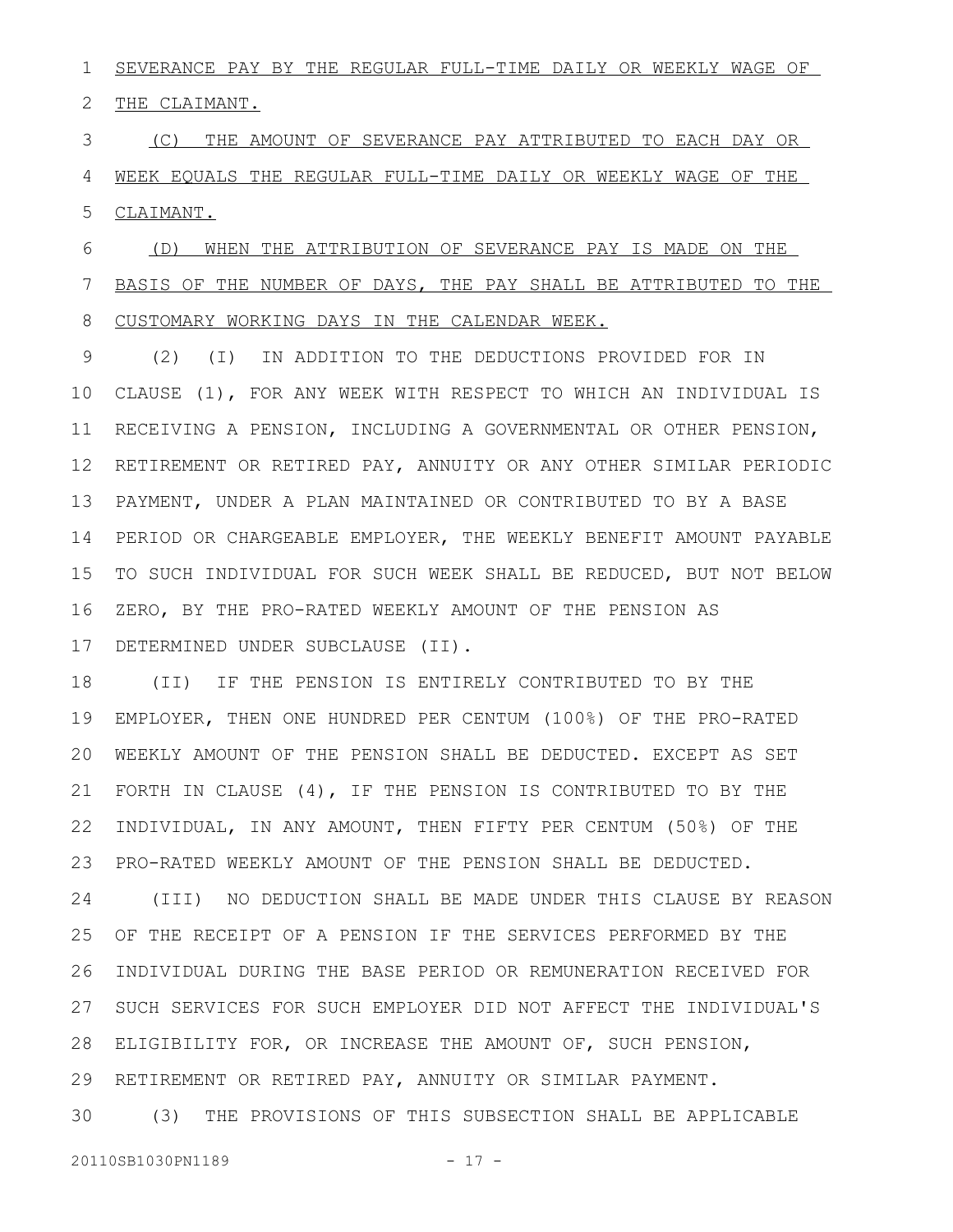WHETHER OR NOT SUCH VACATION PAY, RETIREMENT PENSION OR ANNUITIES OR WAGES ARE LEGALLY REQUIRED TO BE PAID. IF SUCH RETIREMENT PENSION OR ANNUITY PAYMENTS DEDUCTIBLE UNDER THE PROVISIONS OF THIS SUBSECTION ARE RECEIVED ON OTHER THAN A WEEKLY BASIS, THE AMOUNT THEREOF SHALL BE ALLOCATED AND PRO-RATED IN ACCORDANCE WITH THE RULES AND REGULATIONS OF THE DEPARTMENT. VACATION PAY OR OTHER REMUNERATION DEDUCTIBLE UNDER THE PROVISIONS OF THIS SUBSECTION SHALL BE PRO-RATED ON THE BASIS OF THE EMPLOYE'S NORMAL FULL-TIME WEEKLY WAGE AND AS SO 10 PRO-RATED SHALL BE ALLOCATED TO SUCH PERIOD OR PERIODS OF UNEMPLOYMENT AS SHALL BE DETERMINED BY RULES AND REGULATIONS OF THE DEPARTMENT. SUCH COMPENSATION, IF NOT A MULTIPLE OF ONE DOLLAR (\$1), SHALL BE COMPUTED TO THE NEXT LOWER MULTIPLE OF ONE DOLLAR (\$1). 1 2 3 4 5 6 7 8 9 11 12 13 14

(4) NO DEDUCTIONS SHALL BE MADE UNDER THIS SUBSECTION FOR PENSIONS PAID UNDER THE SOCIAL SECURITY ACT (PUBLIC LAW 74-271, 42 U.S.C. § 301 ET SEQ.), OR THE RAILROAD RETIREMENT ACT OF 1974 (PUBLIC LAW 93-445, 88 STAT. 1305), IF THE PENSION IS CONTRIBUTED TO BY THE INDIVIDUAL IN ANY AMOUNT. 15 16 17 18 19

(E) \* \* \* 20

(2) (I) THE TABLE SPECIFIED FOR THE DETERMINATION OF RATE AND AMOUNT OF BENEFITS SHALL BE EXTENDED OR CONTRACTED ANNUALLY, AUTOMATICALLY BY REGULATIONS PROMULGATED BY THE SECRETARY IN ACCORDANCE WITH THE FOLLOWING PROCEDURE: FOR CALENDAR YEAR ONE THOUSAND NINE HUNDRED SEVENTY-TWO AND FOR ALL SUBSEQUENT CALENDAR YEARS, TO A POINT WHERE THE MAXIMUM WEEKLY BENEFIT RATE 26 27 [EQUALS] SHALL EQUAL SIXTY-SIX AND TWO-THIRDS PER CENTUM OF THE AVERAGE WEEKLY WAGE FOR THE [TWELVE-MONTH] THIRTY-SIX-MONTH PERIOD ENDING JUNE 30 PRECEDING EACH CALENDAR YEAR. IF THE 29 MAXIMUM WEEKLY BENEFIT RATE IS NOT A MULTIPLE OF ONE DOLLAR 3021 22 23 24 25 28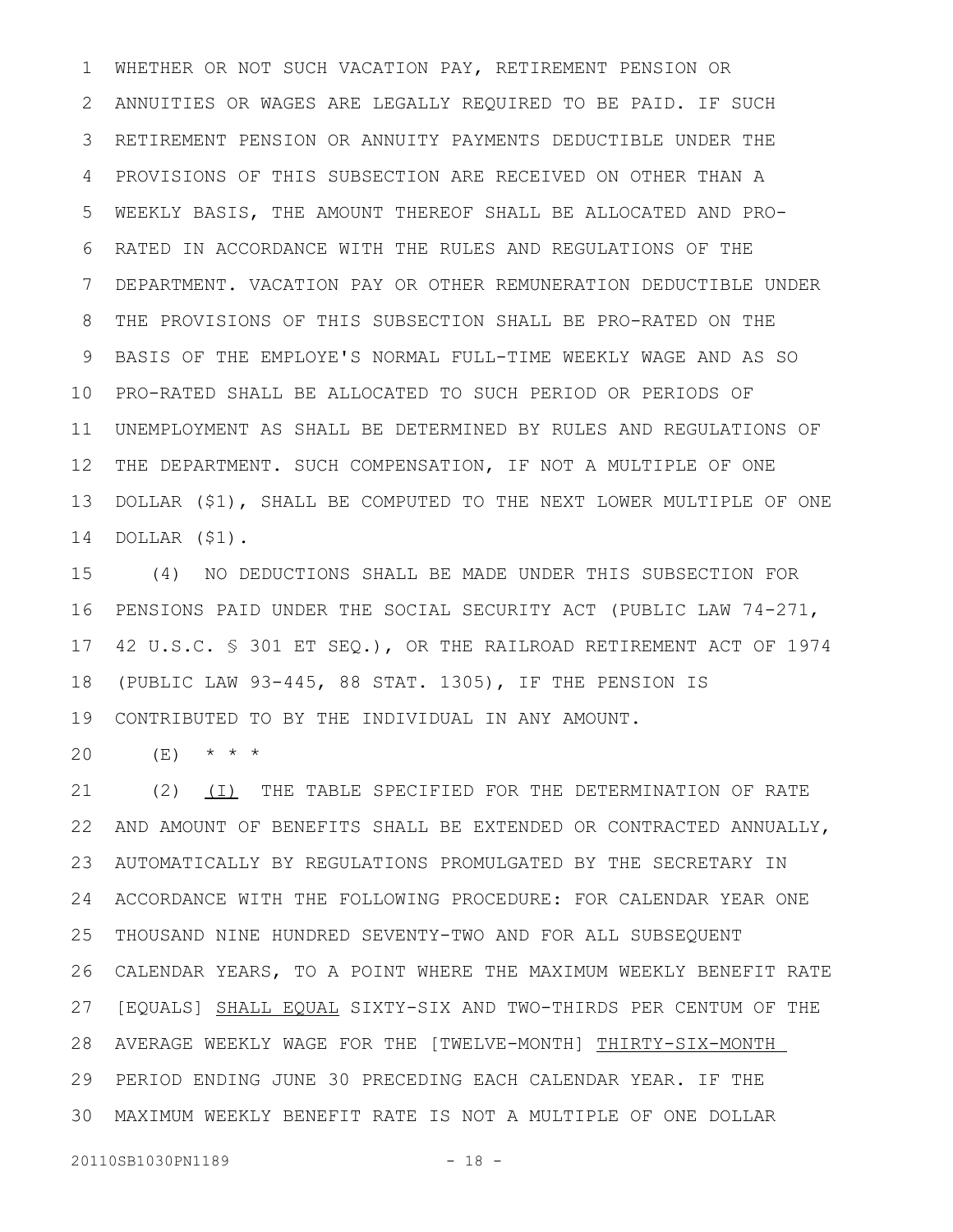(\$1), IT SHALL BE [INCREASED BY ONE DOLLAR (\$1) AND THEN] ROUNDED TO THE NEXT LOWER MULTIPLE OF ONE DOLLAR (\$1): PROVIDED, HOWEVER, THAT EFFECTIVE WITH BENEFIT YEARS BEGINNING THE FIRST SUNDAY AT LEAST THIRTY DAYS AFTER THE EFFECTIVE DATE OF THIS AMENDATORY ACT, THE PER CENTUM STATED IN THIS PARAGRAPH FOR ESTABLISHING THE MAXIMUM WEEKLY BENEFIT RATE SHALL BE SIXTY-TWO AND TWO-THIRDS PER CENTUM FOR THE REMAINDER OF CALENDAR YEAR ONE THOUSAND NINE HUNDRED SEVENTY-FOUR, SIXTY-FOUR AND TWO-THIRDS PER CENTUM FOR THE CALENDAR YEAR ONE THOUSAND NINE HUNDRED SEVENTY-FIVE, AND SIXTY-SIX AND TWO-THIRDS PER CENTUM FOR THE CALENDAR YEAR ONE THOUSAND NINE HUNDRED SEVENTY-SIX AND FOR ALL SUBSEQUENT CALENDAR YEARS. 1 2 3 4 5 6 7 8 9 10 11 12

THE TABLE SPECIFIED FOR THE DETERMINATION OF RATE AND AMOUNT OF BENEFITS AS SO EXTENDED OR CONTRACTED SHALL BE EFFECTIVE ONLY FOR THOSE CLAIMANTS WHOSE BENEFIT YEARS BEGIN ON OR AFTER THE FIRST DAY OF JANUARY OF SUCH CALENDAR YEAR. 13 14 15 16

(II) FOR THE PURPOSE OF DETERMINING THE MAXIMUM WEEKLY BENEFIT RATE, THE PENNSYLVANIA AVERAGE WEEKLY WAGE IN COVERED EMPLOYMENT SHALL BE COMPUTED ON THE BASIS OF THE TOTAL WAGES REPORTED (IRRESPECTIVE OF THE LIMIT ON THE AMOUNT OF WAGES SUBJECT TO CONTRIBUTIONS) FOR THE [TWELVE-MONTH] THIRTY-SIX-MONTH PERIOD ENDING JUNE 30 AND THIS AMOUNT SHALL BE DIVIDED BY THE AVERAGE MONTHLY NUMBER OF COVERED WORKERS (DETERMINED BY DIVIDING THE TOTAL COVERED EMPLOYMENT REPORTED FOR THE SAME [FISCAL YEAR BY TWELVE] THIRTY-SIX-MONTH PERIOD BY THIRTY-SIX) TO DETERMINE THE AVERAGE ANNUAL WAGE. THE AVERAGE ANNUAL WAGE THUS OBTAINED SHALL BE DIVIDED BY FIFTY-TWO AND THE AVERAGE WEEKLY WAGE THUS DETERMINED ROUNDED TO THE NEAREST CENT. IF THE MAXIMUM WEEKLY BENEFIT RATE AS DETERMINED UNDER SUBCLAUSE (I) IS 29 LESS THAN THE MAXIMUM WEEKLY BENEFIT RATE ESTABLISHED FOR 17 18 19 20 21 22 23 24 25 26 27 28 30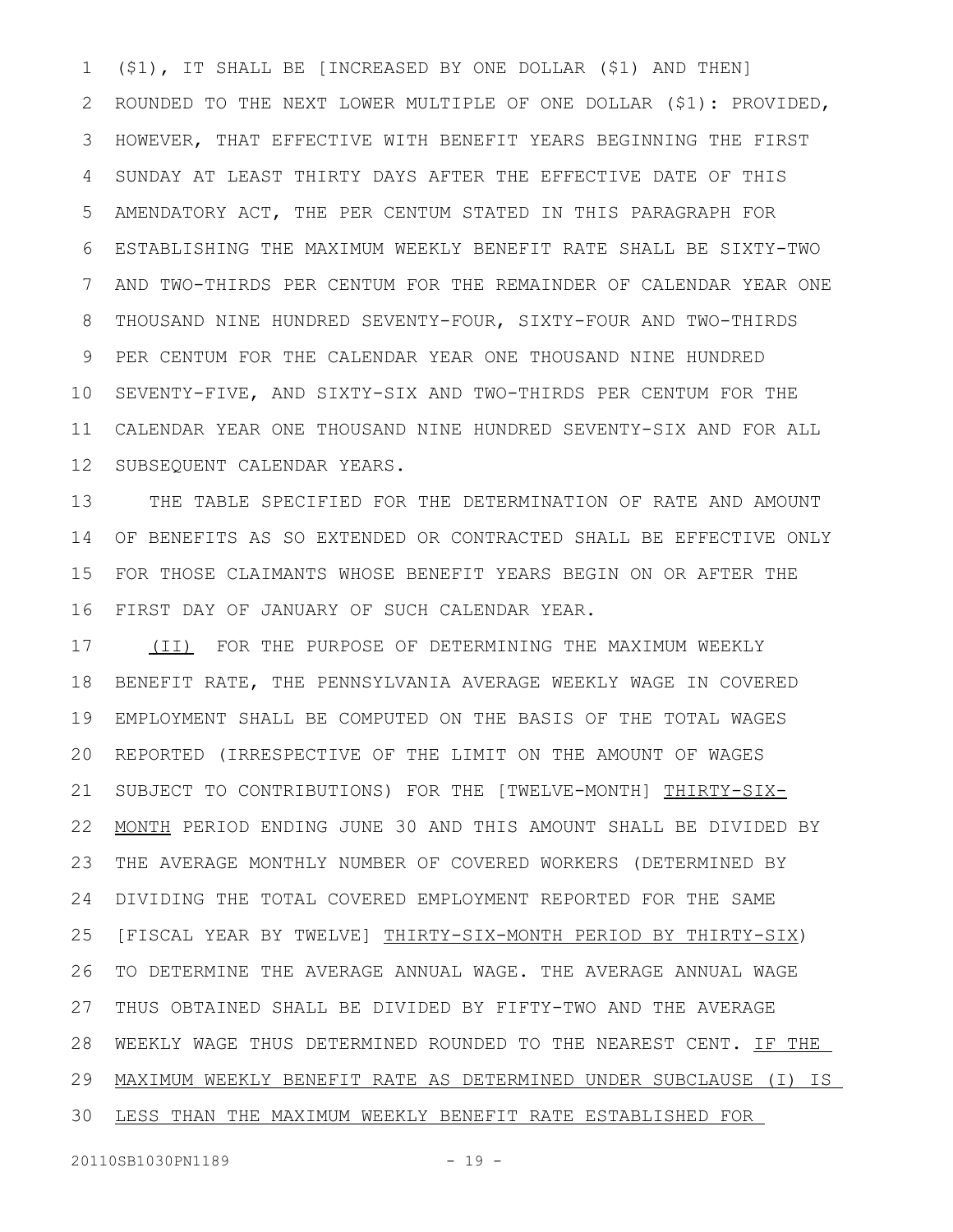CALENDAR YEAR 2011, THE MAXIMUM WEEKLY BENEFIT RATE WILL BE FROZEN UNTIL THE CALENDAR YEAR IN WHICH THE NEW MAXIMUM WEEKLY BENEFIT RATE AS DETERMINED UNDER SUBCLAUSE (I) EXCEEDS THE MAXIMUM WEEKLY BENEFIT RATE FOR CALENDAR YEAR 2011. \* \* \* SECTION 6. SECTION 401-A(B) AND (C) OF THE ACT, AMENDED AUGUST 4, 2009 (P.L.114, NO.30), ARE AMENDED TO READ: SECTION 401-A. DEFINITIONS.--AS USED IN THIS ARTICLE: \* \* \* (B) (1) THERE IS A "STATE 'ON' INDICATOR" FOR THIS STATE FOR A WEEK IF THE SECRETARY OF LABOR AND INDUSTRY DETERMINES IN ACCORDANCE WITH THE REGULATIONS OF THE UNITED STATES SECRETARY OF LABOR, THAT FOR THE PERIOD CONSISTING OF SUCH WEEK AND THE IMMEDIATELY PRECEDING TWELVE WEEKS, THE RATE OF INSURED UNEMPLOYMENT (NOT SEASONALLY ADJUSTED) UNDER THIS ACT: (I) (A) EQUALED OR EXCEEDED ONE HUNDRED TWENTY PER CENTUM OF THE AVERAGE OF SUCH RATES FOR THE CORRESPONDING THIRTEEN-WEEK PERIOD ENDING IN EACH OF THE PRECEDING TWO CALENDAR YEARS, OR (B) WITH RESPECT TO COMPENSATION FOR WEEKS OF UNEMPLOYMENT BEGINNING AFTER DECEMBER 17, 2010, AND ENDING ON OR BEFORE DECEMBER 31, 2011, EQUALED OR EXCEEDED ONE HUNDRED TWENTY PER CENTUM OF THE AVERAGE OF SUCH RATES FOR THE CORRESPONDING THIRTEEN-WEEK PERIOD ENDING IN EACH OF THE PRECEDING THREE 24 CALENDAR YEARS, AND (II) EQUALED OR EXCEEDED FIVE PER CENTUM: PROVIDED, THAT WITH RESPECT TO BENEFITS FOR WEEKS OF UNEMPLOYMENT BEGINNING WITH THE PASSAGE OF THIS AMENDMENT BUT NO EARLIER THAN APRIL 3, 1 2 3 4 5 6 7 8 9 10 11 12 13 14 15 16 17 18 19 20 21 22 23 25 26 27

1977, THE DETERMINATION OF WHETHER THERE HAS BEEN A STATE "ON" OR "OFF" INDICATOR BEGINNING OR ENDING ANY EXTENDED BENEFIT PERIOD SHALL BE MADE UNDER THIS PARAGRAPH AS IF (A) THIS 3028 29

20110SB1030PN1189 - 20 -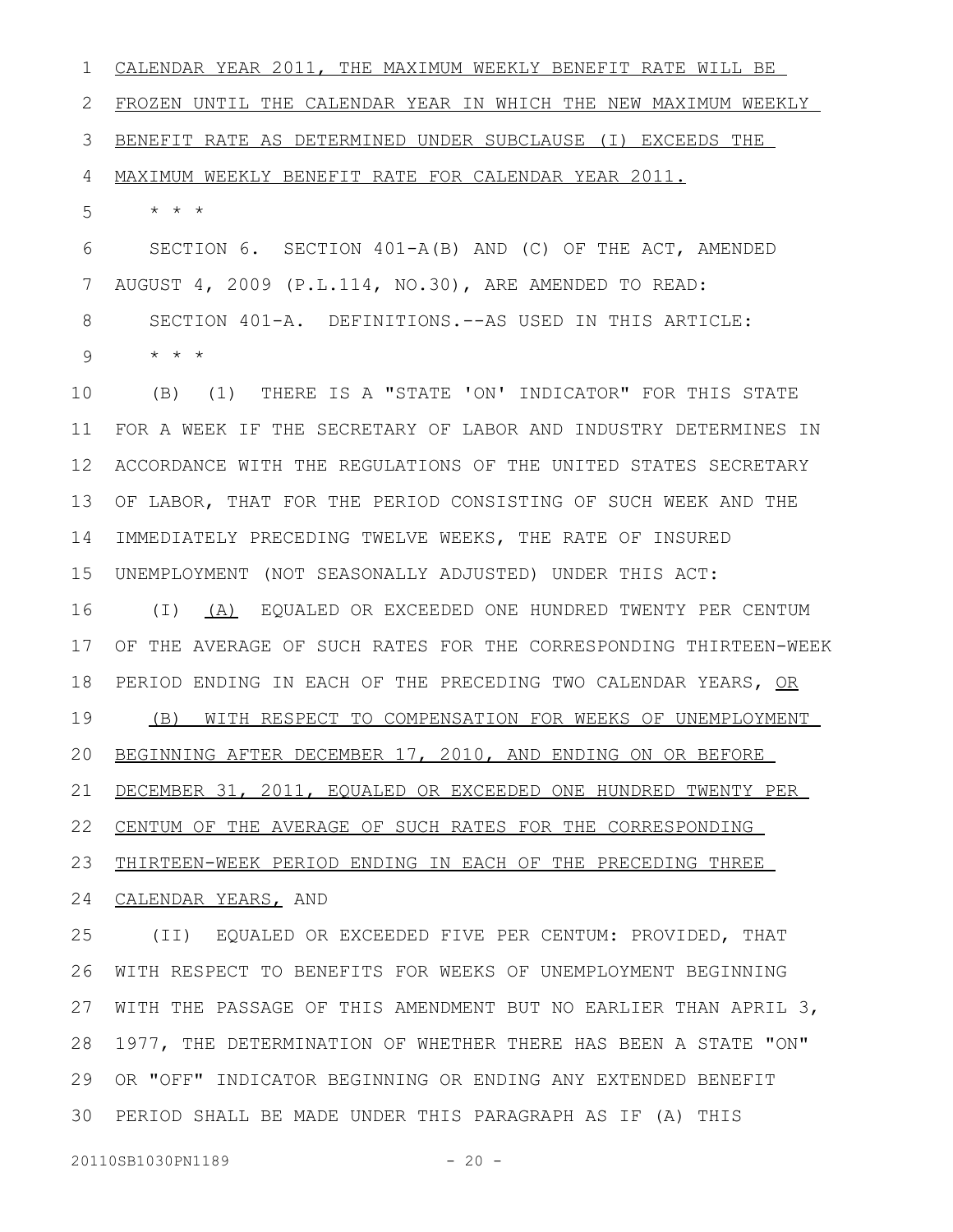PARAGRAPH DID NOT CONTAIN SUBPARAGRAPH (I) THEREOF, AND (B) THE PER CENTUM RATE INDICATED IN THIS PARAGRAPH WERE SIX, EXCEPT THAT, NOTWITHSTANDING ANY SUCH PROVISION OF THIS PARAGRAPH, ANY WEEK FOR WHICH THERE WOULD OTHERWISE BE A STATE "ON" INDICATOR SHALL CONTINUE TO BE SUCH A WEEK AND SHALL NOT BE DETERMINED TO BE A WEEK FOR WHICH THERE IS A STATE "OFF" INDICATOR. 1 2 3 4 5 6

(2) THERE IS A "STATE 'OFF' INDICATOR" FOR THIS STATE FOR A WEEK IF THE SECRETARY OF LABOR AND INDUSTRY DETERMINES IN ACCORDANCE WITH THE REGULATIONS OF THE UNITED STATES SECRETARY 10 OF LABOR, THAT FOR THE PERIOD CONSISTING OF SUCH WEEK AND THE 11 IMMEDIATELY PRECEDING TWELVE WEEKS, THE RATE OF INSURED UNEMPLOYMENT (NOT SEASONALLY ADJUSTED) UNDER THIS ACT: 12 7 8 9

(I) WAS LESS THAN ONE HUNDRED TWENTY PER CENTUM OF THE AVERAGE OF SUCH RATES FOR THE CORRESPONDING THIRTEEN-WEEK PERIOD ENDING IN EACH OF THE PRECEDING TWO CALENDAR YEARS, IF PARAGRAPH (1)(I)(A) APPLIES OR, THE PRECEDING THREE CALENDAR YEARS, IF 13 14 15 16

#### PARAGRAPH (1)(I)(B) APPLIES, OR 17

(II) WAS LESS THAN FIVE PER CENTUM. 18

(3) NOTWITHSTANDING THE PROVISIONS OF THIS SUBSECTION, ANY WEEK FOR WHICH THERE WOULD OTHERWISE BE A STATE "ON" INDICATOR 20 SHALL CONTINUE TO BE SUCH A WEEK AND SHALL NOT BE DETERMINED TO BE A WEEK FOR WHICH THERE IS A STATE "OFF" INDICATOR. 19 21 22

(C) (1) THERE IS A "STATE 'ON' INDICATOR" FOR THIS STATE FOR A WEEK IF: 23 24

(I) THE AVERAGE RATE OF TOTAL UNEMPLOYMENT IN THIS STATE, SEASONALLY ADJUSTED, FOR THE PERIOD CONSISTING OF THE MOST RECENT THREE MONTHS FOR WHICH DATA FOR ALL STATES ARE PUBLISHED 27 BEFORE THE CLOSE OF SUCH WEEK EQUALS OR EXCEEDS SIX AND ONE-HALF 28 29 PER CENTUM; AND 25 26

30 (II) <u>(A)</u> THE AVERAGE RATE OF TOTAL UNEMPLOYMENT IN THIS 20110SB1030PN1189 - 21 -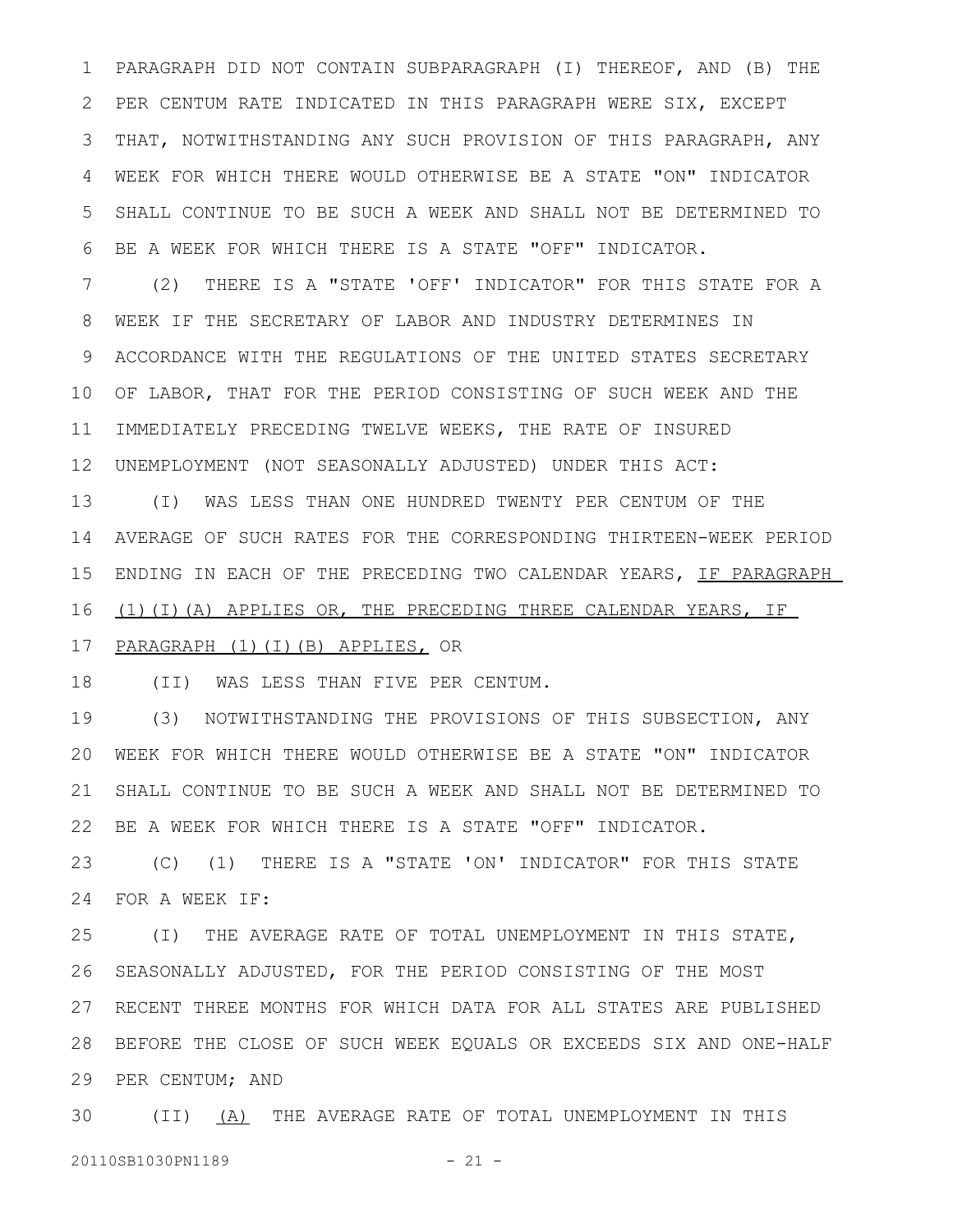STATE, SEASONALLY ADJUSTED, FOR THE THREE-MONTH PERIOD REFERRED TO IN SUBPARAGRAPH (I) EQUALS OR EXCEEDS ONE HUNDRED TEN PER CENTUM OF SUCH AVERAGE RATE FOR EITHER, OR BOTH, OF THE CORRESPONDING THREE-MONTH PERIODS ENDING IN THE TWO PRECEDING CALENDAR YEARS, OR 1 2 3 4 5

(B) WITH RESPECT TO COMPENSATION FOR WEEKS OF UNEMPLOYMENT BEGINNING AFTER DECEMBER 17, 2010, AND ENDING ON OR BEFORE DECEMBER 31, 2011, THE AVERAGE RATE OF TOTAL UNEMPLOYMENT IN THIS STATE, SEASONALLY ADJUSTED, FOR THE THREE-MONTH PERIOD REFERRED TO IN SUBPARAGRAPH (I) EQUALS OR EXCEEDS ONE HUNDRED TEN PER CENTUM OF SUCH AVERAGE RATE FOR ANY, OR ALL, OF THE CORRESPONDING THREE-MONTH PERIODS ENDING IN THE THREE PRECEDING 13 CALENDAR YEARS. 6 7 8 9 10 11 12

(2) THERE IS A STATE "OFF" INDICATOR FOR THIS STATE FOR A WEEK IF THE REQUIREMENTS OF PARAGRAPH (1)(I) OR (II) ARE NOT SATISFIED. 14 15 16

(3) THIS SUBSECTION SHALL BE APPLICABLE ONLY WITH RESPECT TO WEEKS OF UNEMPLOYMENT FOR WHICH ONE HUNDRED PER CENTUM FEDERAL SHARING OF EXTENDED BENEFITS IS AVAILABLE UNDER SECTION 2005(A) OF THE AMERICAN RECOVERY AND REINVESTMENT ACT OF 2009 (PUBLIC LAW 111-5, 123 STAT. 115), WITHOUT REGARD TO THE EXTENSION OF FEDERAL SHARING FOR CERTAIN CLAIMS AS PROVIDED UNDER SECTION 2005(C) OF THE AMERICAN RECOVERY AND REINVESTMENT ACT OF 2009, OR UNDER A SUBSEQUENTLY ENACTED PROVISION OF FEDERAL LAW. 17 18 19 20 21 22 23 24

(4) NOTWITHSTANDING THE PROVISIONS OF THIS SUBSECTION, ANY WEEK FOR WHICH THERE WOULD OTHERWISE BE A STATE "ON" INDICATOR SHALL CONTINUE TO BE SUCH A WEEK AND SHALL NOT BE DETERMINED TO BE A WEEK FOR WHICH THERE IS A STATE "OFF" INDICATOR. 25 26 27 28

(5) FOR PURPOSES OF THIS SUBSECTION, DETERMINATIONS OF THE RATE OF TOTAL UNEMPLOYMENT FOR ANY PERIOD, AND OF ANY SEASONAL 3029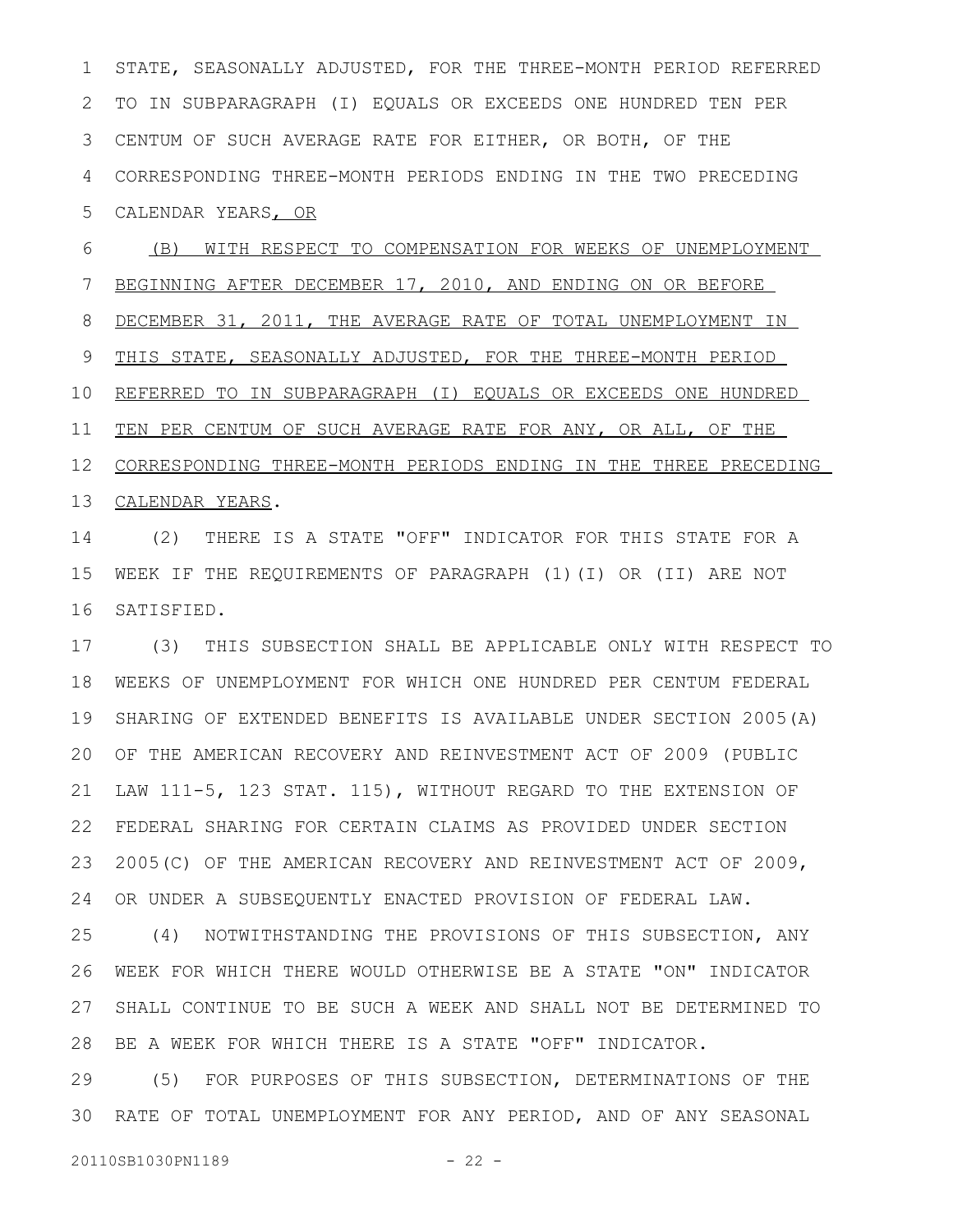ADJUSTMENT, SHALL BE MADE BY THE UNITED STATES SECRETARY OF LABOR. 1 2

\* \* \* 3

SECTION 7. SECTION 505 OF THE ACT, AMENDED APRIL 23, 1942 (SP.SESS., P.L.60, NO.23), IS AMENDED TO READ: 4 5

SECTION 505. RULES OF PROCEDURE.--THE MANNER IN WHICH APPEALS SHALL BE TAKEN, THE REPORTS THEREON REQUIRED FROM THE DEPARTMENT, THE CLAIMANT AND EMPLOYERS, AND THE CONDUCT OF HEARINGS AND APPEALS, SHALL BE IN ACCORDANCE WITH RULES OF PROCEDURE PRESCRIBED BY THE BOARD WHETHER OR NOT SUCH RULES 10 CONFORM TO COMMON LAW OR STATUTORY RULES OF EVIDENCE AND OTHER 11 12 TECHNICAL RULES OF PROCEDURE. RULES ESTABLISHED BY THE BOARD SHALL PERMIT EITHER PARTY TO A HEARING TO TESTIFY VIA TELEPHONE, 14 WITHOUT REGARD TO DISTANCE OF HEARING LOCATION FROM EITHER 6 7 8 9 13

PARTY. 15

WHEN THE SAME OR SUBSTANTIALLY SIMILAR EVIDENCE IS RELEVANT AND MATERIAL TO THE MATTER IN ISSUE IN APPLICATIONS AND CLAIMS 17 FILED BY MORE THAN ONE INDIVIDUAL OR IN MULTIPLE APPLICATIONS 18 AND CLAIMS FILED BY A SINGLE INDIVIDUAL THE SAME TIME AND PLACE 19 FOR CONSIDERING EACH SUCH APPLICATION AND CLAIM MAY BE FIXED, 20 21 HEARINGS THEREON JOINTLY CONDUCTED, A SINGLE RECORD OF THE PROCEEDINGS MADE AND EVIDENCE INTRODUCED WITH RESPECT TO ANY 22 APPLICATION OR CLAIM CONSIDERED AS INTRODUCED WITH RESPECT TO 23 ALL OF SUCH APPLICATIONS OR CLAIMS: PROVIDED, THAT IN THE 24 JUDGMENT OF THE BOARD OR REFEREE HAVING JURISDICTION OF THE 25 PROCEEDING SUCH CONSIDERATION WILL NOT BE PREJUDICIAL TO ANY 26 PARTY. 27 16

SECTION 8. THE ACT IS AMENDED BY ADDING AN ARTICLE TO READ: ARTICLE XIII SHARED-WORK PROGRAM 28 29 30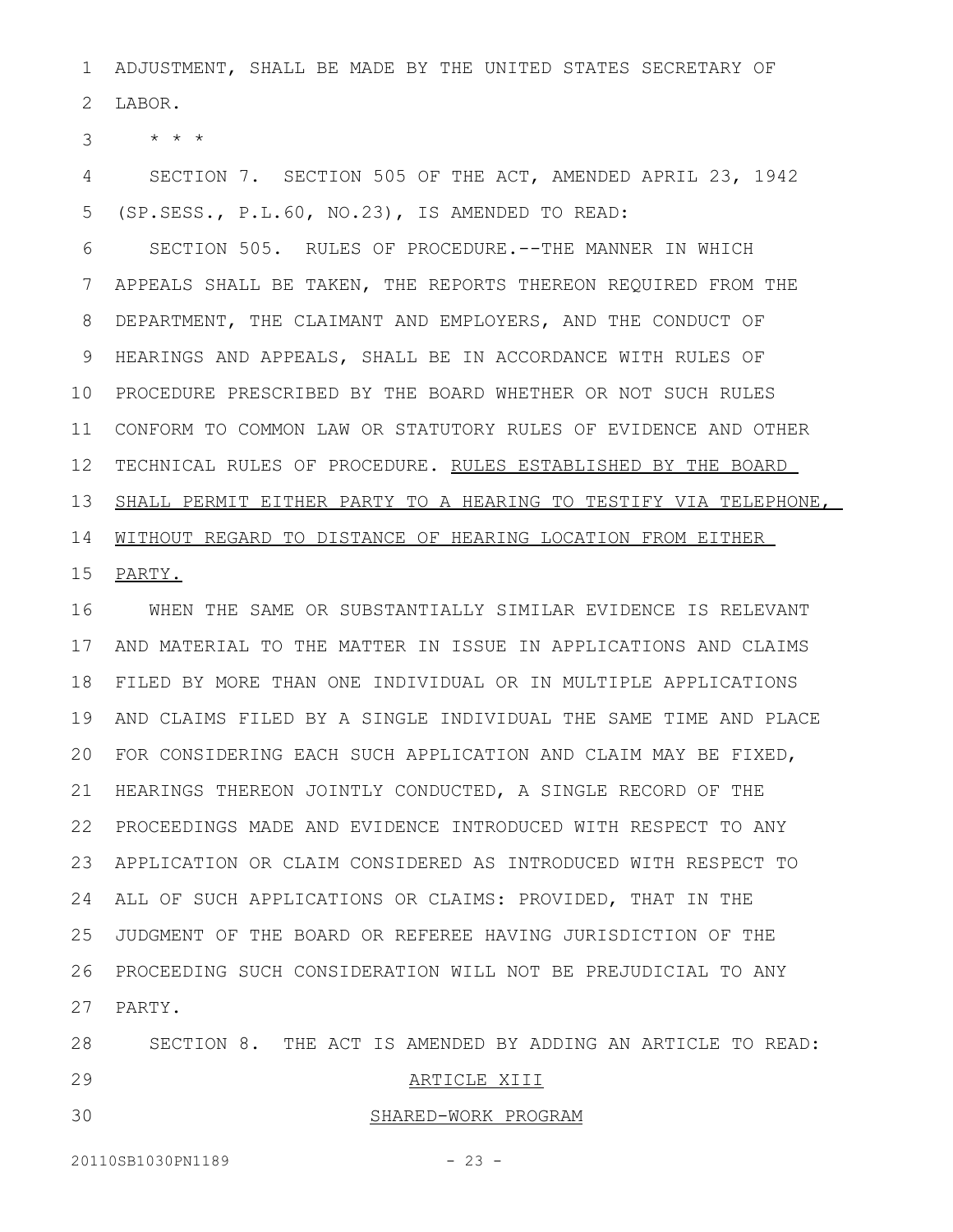SECTION 1301. DEFINITIONS. 1

THE FOLLOWING WORDS AND PHRASES WHEN USED IN THIS ACT SHALL HAVE THE MEANINGS GIVEN TO THEM IN THIS SECTION UNLESS THE CONTEXT CLEARLY INDICATES OTHERWISE: "AFFECTED UNIT." A DEPARTMENT, SHIFT OR OTHER ORGANIZATIONAL UNIT OF TWO OR MORE EMPLOYEES THAT IS DESIGNATED BY AN EMPLOYER TO PARTICIPATE IN A SHARED-WORK PLAN. "APPROVED SHARED-WORK PLAN. " AN EMPLOYER'S SHARED-WORK PLAN WHICH MEETS THE REQUIREMENTS OF SECTION 1303 AND WHICH THE DEPARTMENT APPROVES IN WRITING. "FRINGE BENEFIT." HEALTH INSURANCE, A RETIREMENT BENEFIT RECEIVED UNDER A PENSION PLAN, A PAID VACATION DAY, A PAID HOLIDAY, SICK LEAVE AND ANY OTHER SIMILAR EMPLOYEE BENEFIT PROVIDED BY AN EMPLOYER. "PARTICIPATING EMPLOYEE." AN EMPLOYEE IN THE AFFECTED UNIT WHOSE HOURS OF WORK ARE REDUCED BY THE REDUCTION PERCENTAGE UNDER THE SHARED-WORK PLAN. "PARTICIPATING EMPLOYER." AN EMPLOYER WHO HAS A SHARED-WORK PLAN IN EFFECT. "REDUCTION PERCENTAGE." THE PERCENTAGE BY WHICH EACH PARTICIPATING EMPLOYEE'S NORMAL WEEKLY HOURS OF WORK ARE REDUCED UNDER A SHARED-WORK PLAN IN ACCORDANCE WITH SECTION 1303(B). "SHARED-WORK PLAN." A PLAN FOR REDUCING UNEMPLOYMENT UNDER WHICH PARTICIPATING EMPLOYEES OF AN AFFECTED UNIT SHARE THE WORK REMAINING AFTER REDUCTION IN THEIR NORMAL WEEKLY HOURS OF WORK. SECTION 1302. APPLICATION TO APPROVE PLAN. (A) REQUIREMENTS.--AN EMPLOYER THAT MEETS ALL OF THE FOLLOWING REQUIREMENTS MAY APPLY TO THE DEPARTMENT FOR APPROVAL OF A SHARED-WORK PLAN: (1) THE EMPLOYER HAS FILED ALL QUARTERLY REPORTS AND 2 3 4 5 6 7 8 9 10 11 12 13 14 15 16 17 18 19 20 21 22 23 24 25 26 27 28 29 30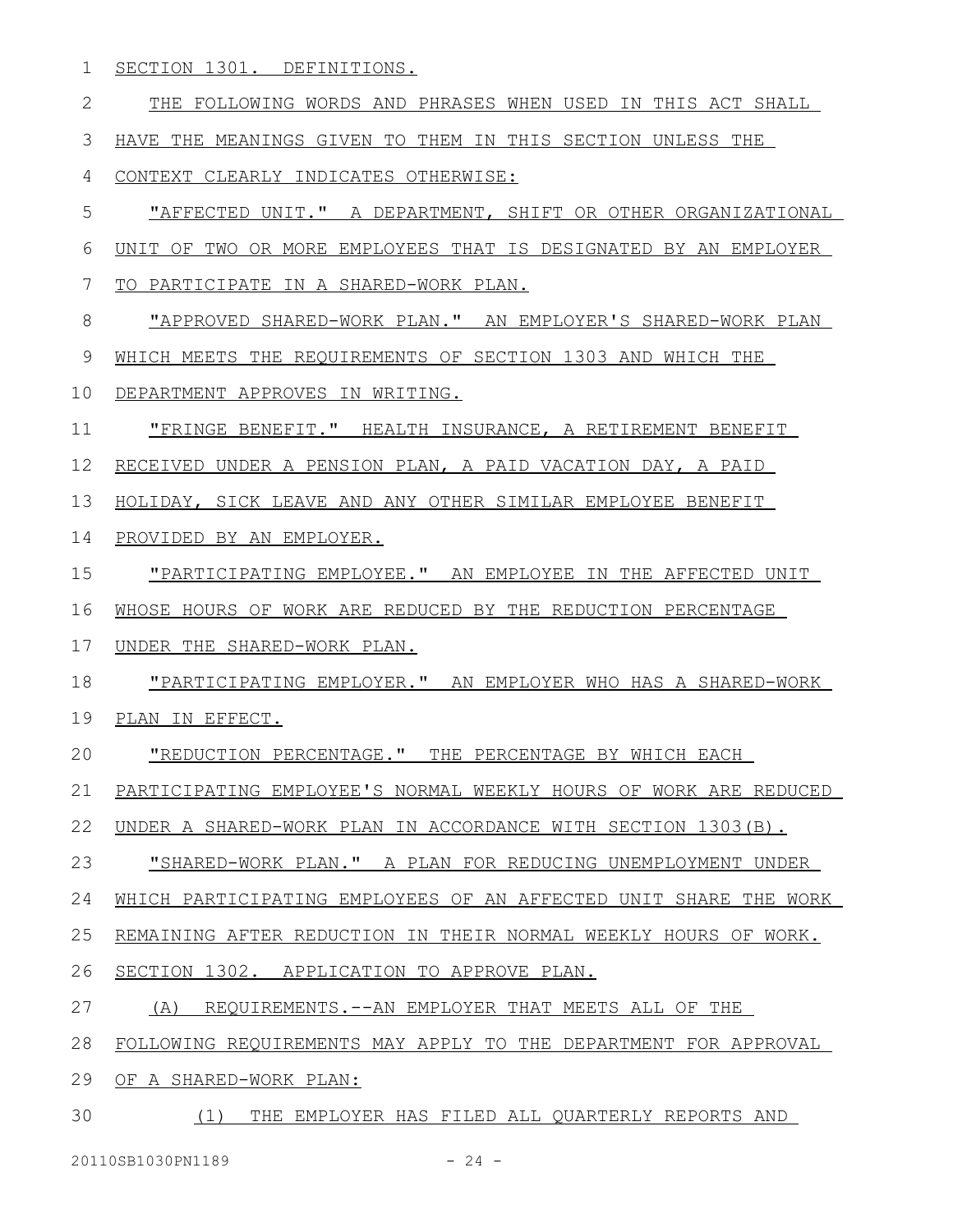| 1  | OTHER REPORTS REQUIRED UNDER THIS ACT AND HAS PAID ALL             |
|----|--------------------------------------------------------------------|
| 2  | CONTRIBUTION, REIMBURSEMENT, INTEREST AND PENALTY DUE THROUGH      |
| 3  | THE DATE OF THE EMPLOYER'S APPLICATION.                            |
| 4  | (2)<br>IF THE EMPLOYER IS CONTRIBUTORY, THE EMPLOYER'S             |
| 5  | RESERVE ACCOUNT BALANCE AS OF THE MOST RECENT COMPUTATION          |
| 6  | DATE PRECEDING THE DATE OF THE EMPLOYER'S APPLICATION IS A         |
| 7  | POSITIVE NUMBER.                                                   |
| 8  | (3)<br>THE EMPLOYER HAS PAID WAGES FOR THE 12 CONSECUTIVE          |
| 9  | CALENDAR QUARTERS PRECEDING THE DATE OF THE EMPLOYER'S             |
| 10 | APPLICATION.                                                       |
| 11 | APPLICATION.--AN APPLICATION UNDER THIS SECTION SHALL BE<br>(B)    |
| 12 | THE MANNER PRESCRIBED BY THE DEPARTMENT AND CONTAIN ALL<br>MADE IN |
| 13 | INFORMATION REQUIRED BY THE DEPARTMENT, INCLUDING THE FOLLOWING:   |
| 14 | (1)<br>THE EMPLOYER'S ASSURANCE THAT IT WILL PROVIDE               |
| 15 | REPORTS TO THE DEPARTMENT RELATING TO THE OPERATION OF ITS         |
| 16 | SHARED-WORK PLAN AT THE TIMES AND<br>IN THE MANNER PRESCRIBED BY   |
| 17 | THE DEPARTMENT AND CONTAINING ALL INFORMATION REOUIRED BY THE      |
| 18 | DEPARTMENT, INCLUDING THE NUMBER OF HOURS WORKED EACH WEEK BY      |
| 19 | PARTICIPATING EMPLOYEES.                                           |
| 20 | (2)<br>THE EMPLOYER'S ASSURANCE THAT IT WILL NOT HIRE NEW          |
| 21 | EMPLOYEES IN, OR TRANSFER EMPLOYEES TO, THE AFFECTED UNIT          |
| 22 | DURING THE EFFECTIVE PERIOD OF THE SHARED-WORK PLAN.               |
| 23 | (3)<br>THE EMPLOYER'S ASSURANCE THAT IT WILL NOT LAY OFF           |
| 24 | PARTICIPATING EMPLOYEES DURING THE EFFECTIVE PERIOD OF THE         |
| 25 | SHARED-WORK PLAN, OR REDUCE PARTICIPATING EMPLOYEES' HOURS OF      |
| 26 | WORK BY MORE THAN THE REDUCTION PERCENTAGE DURING THE              |
| 27 | EFFECTIVE PERIOD OF THE SHARED-WORK PLAN, EXCEPT IN CASES OF       |
| 28 | HOLIDAYS, DESIGNATED VACATION PERIODS, EQUIPMENT MAINTENANCE       |
| 29 | OR SIMILAR CIRCUMSTANCES.                                          |
| 30 | (4) A LIST OF THE WEEK OR WEEKS WITHIN THE REQUESTED               |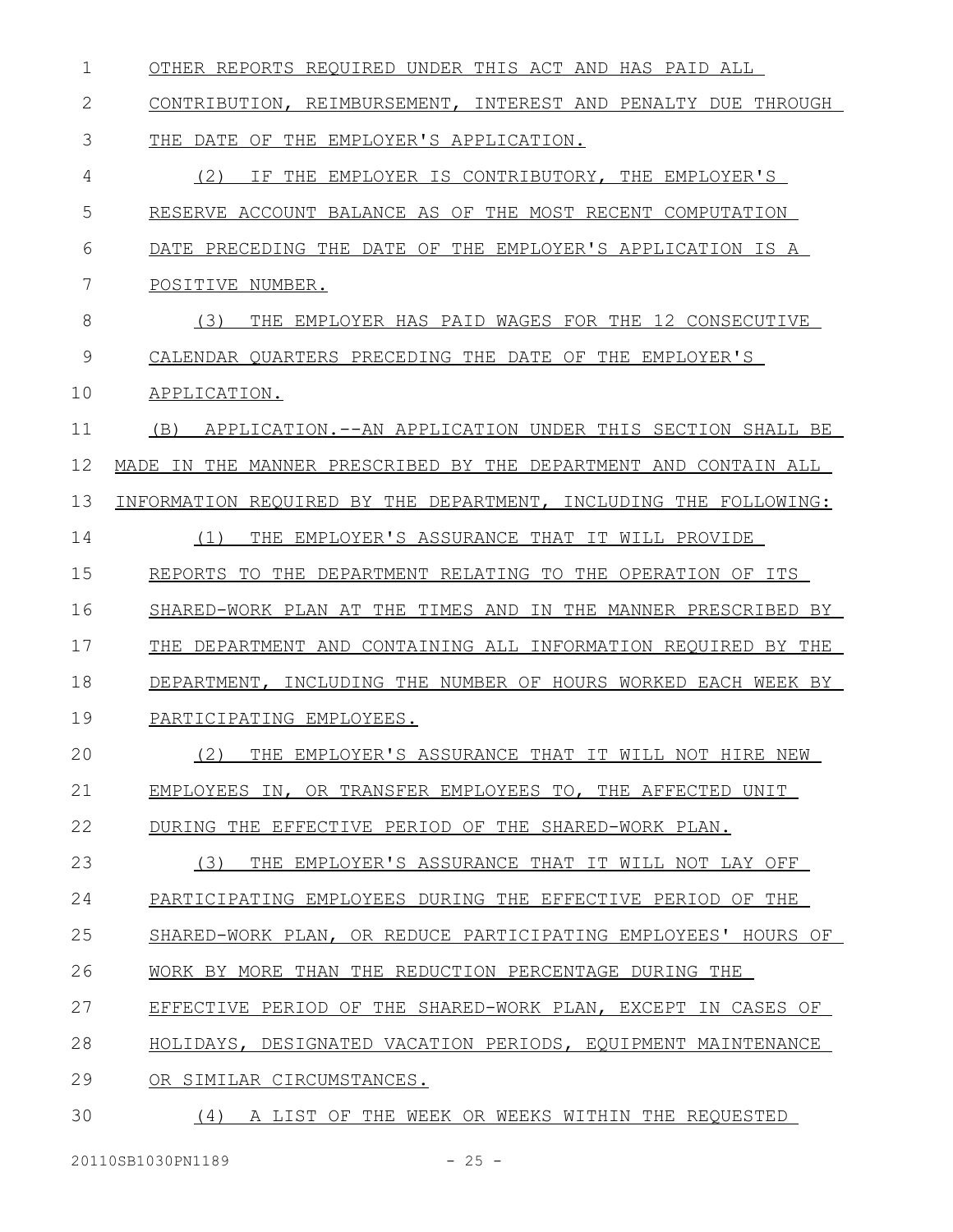| 1  | EFFECTIVE PERIOD OF THE PLAN DURING WHICH PARTICIPATING          |
|----|------------------------------------------------------------------|
| 2  | EMPLOYEES ARE ANTICIPATED TO WORK FEWER HOURS THAN THE NUMBER    |
| 3  | OF HOURS DETERMINED UNDER SECTION 1303(A)(5) DUE TO              |
| 4  | CIRCUMSTANCES INCLUDED IN PARAGRAPH (3).                         |
| 5  | (5)<br>THE EMPLOYER'S CERTIFICATION THAT THE IMPLEMENTATION      |
| 6  | OF A SHARED-WORK PLAN IS IN LIEU OF TEMPORARY LAYOFFS THAT       |
| 7  | WOULD AFFECT AT LEAST 10% OF THE EMPLOYEES IN THE AFFECTED       |
| 8  | UNIT AND WOULD RESULT IN AN EQUIVALENT REDUCTION IN WORK         |
| 9  | HOURS.                                                           |
| 10 | THE EMPLOYER'S ASSURANCE THAT IT WILL ABIDE BY ALL<br>(6)        |
| 11 | TERMS AND CONDITIONS OF THIS ARTICLE.                            |
| 12 | MULTIPLE PLANS. --AN EMPLOYER MAY APPLY TO THE DEPARTMENT<br>(C) |
| 13 | FOR APPROVAL OF MORE THAN ONE SHARED-WORK PLAN.                  |
| 14 | SECTION 1303. PLAN REQUIREMENTS.                                 |
| 15 | GENERAL RULE.--THE DEPARTMENT MAY APPROVE A SHARED-WORK<br>(A)   |
|    |                                                                  |
| 16 | PLAN ONLY IF THE PLAN MEETS ALL OF THE FOLLOWING REQUIREMENTS:   |
| 17 | THE SHARED-WORK PLAN APPLIES TO ONE AFFECTED UNIT.<br>(1)        |
| 18 | ALL EMPLOYEES IN THE AFFECTED UNIT ARE PARTICIPATING<br>(2)      |
| 19 | EMPLOYEES, EXCEPT THAT THE FOLLOWING EMPLOYEES MAY NOT BE        |
| 20 | PARTICIPATING EMPLOYEES:                                         |
| 21 | AN EMPLOYEE WHO HAS BEEN EMPLOYED IN THE<br>( I )                |
| 22 | AFFECTED UNIT FOR LESS THAN THREE MONTHS PRIOR TO THE            |
| 23 | DATE THE EMPLOYER APPLIES FOR APPROVAL OF THE SHARED-WORK        |
| 24 | PLAN.                                                            |
| 25 | AN EMPLOYEE WHOSE HOURS OF WORK PER WEEK<br>( I I )              |
| 26 | DETERMINED UNDER PARAGRAPH (5) IS 40 OR MORE HOURS.              |
| 27 | (3)<br>THERE ARE NO FEWER THAN TWO PARTICIPATING EMPLOYEES,      |
| 28 | DETERMINED WITHOUT REGARD TO CORPORATE OFFICERS.                 |
| 29 | (4)<br>THE PARTICIPATING EMPLOYEES ARE IDENTIFIED BY NAME        |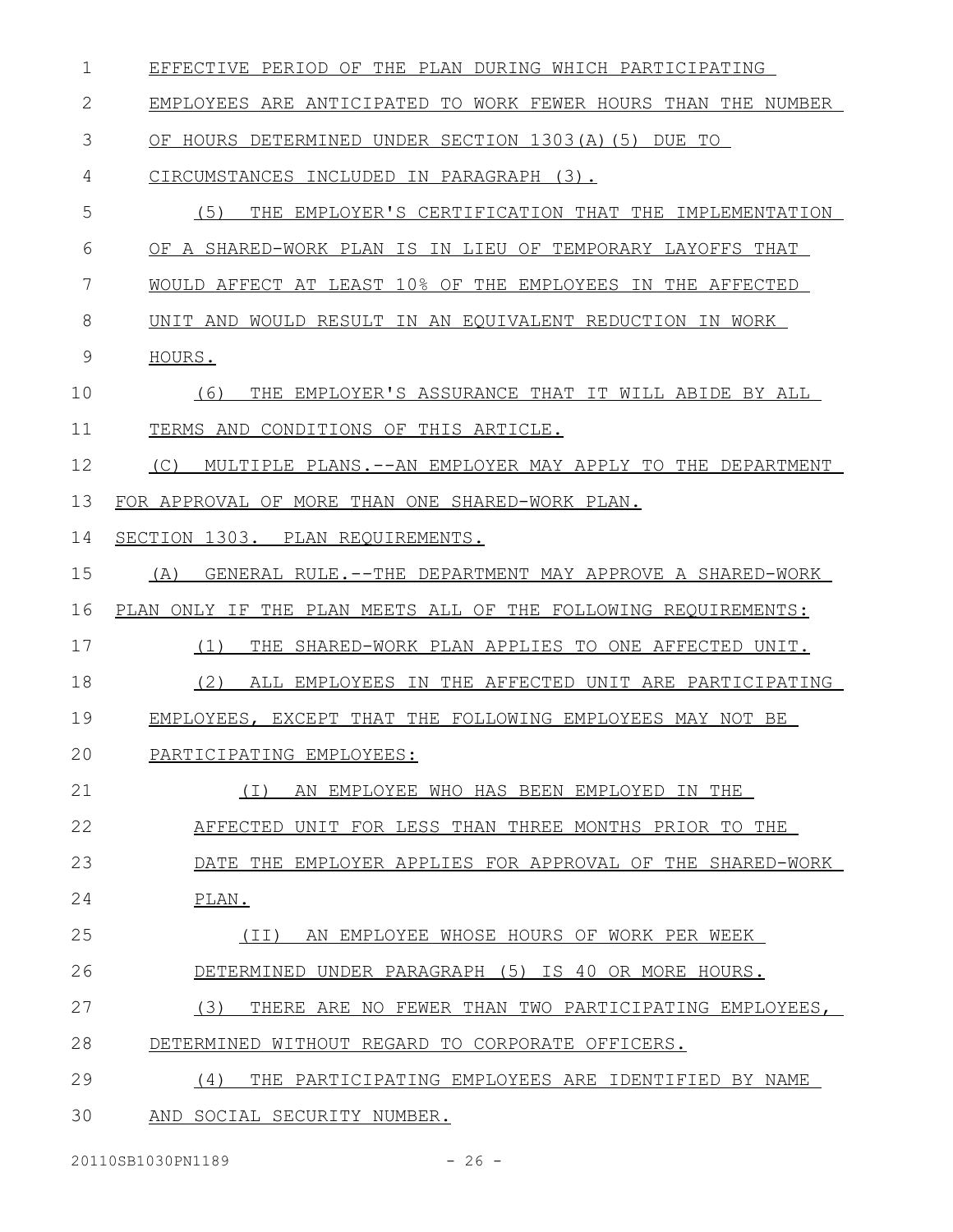| 1  | (5)<br>THE NUMBER OF HOURS A PARTICIPATING EMPLOYEE WILL        |
|----|-----------------------------------------------------------------|
| 2  | WORK EACH WEEK DURING THE EFFECTIVE PERIOD OF THE PLAN IS       |
| 3  | DETERMINED BY THE FOLLOWING FORMULA:                            |
| 4  | EMPLOYEE'S NORMAL WEEKLY HOURS OF                               |
| 5  | WORK X (100% - REDUCTION PERCENTAGE)                            |
| 6  | (6)<br>AS A RESULT OF A DECREASE IN THE NUMBER OF HOURS         |
| 7  | WORKED BY EACH PARTICIPATING EMPLOYEE, THERE IS A               |
| 8  | CORRESPONDING REDUCTION IN WAGES.                               |
| 9  | IF ANY PARTICIPATING EMPLOYEE IS COVERED BY A<br>(7)            |
| 10 | COLLECTIVE BARGAINING AGREEMENT, THE PLAN IS APPROVED IN        |
| 11 | WRITING BY THE COLLECTIVE BARGAINING REPRESENTATIVE.            |
| 12 | (8)<br>THE PLAN DOES NOT AFFECT THE FRINGE BENEFITS OF ANY      |
| 13 | PARTICIPATING EMPLOYEE NOT COVERED BY A COLLECTIVE BARGAINING   |
| 14 | AGREEMENT.                                                      |
| 15 | THE EFFECTIVE PERIOD OF THE PLAN IS NOT MORE THAN 52<br>(9)     |
| 16 | CONSECUTIVE WEEKS.                                              |
| 17 | (10)<br>THE EFFECTIVE PERIOD OF THE PLAN COMBINED WITH          |
| 18 | EFFECTIVE PERIODS OF THE PARTICIPATING EMPLOYER'S PRIOR PLANS   |
| 19 | DOES NOT EOUAL MORE THAN 104 WEEKS OUT OF A 156-WEEK PERIOD.    |
| 20 | (11) THE REDUCTION PERCENTAGE SATISFIES THE REQUIREMENTS        |
| 21 | OF SUBSECTION (B).                                              |
| 22 | (B)<br>REDUCTION PERCENTAGE.--THE REDUCTION PERCENTAGE UNDER AN |
| 23 | APPROVED SHARED-WORK PLAN SHALL MEET ALL OF THE FOLLOWING       |
| 24 | REQUIREMENTS:                                                   |
| 25 | THE REDUCTION PERCENTAGE SHALL BE NO LESS THAN 20%<br>(1)       |
| 26 | AND NO MORE THAN 40%.                                           |
| 27 | (2)<br>THE REDUCTION PERCENTAGE SHALL BE THE SAME FOR ALL       |
| 28 | PARTICIPATING EMPLOYEES.                                        |
| 29 | (3)<br>THE REDUCTION PERCENTAGE SHALL NOT CHANGE DURING THE     |
| 30 | PERIOD OF THE SHARED-WORK PLAN UNLESS THE PLAN IS MODIFIED IN   |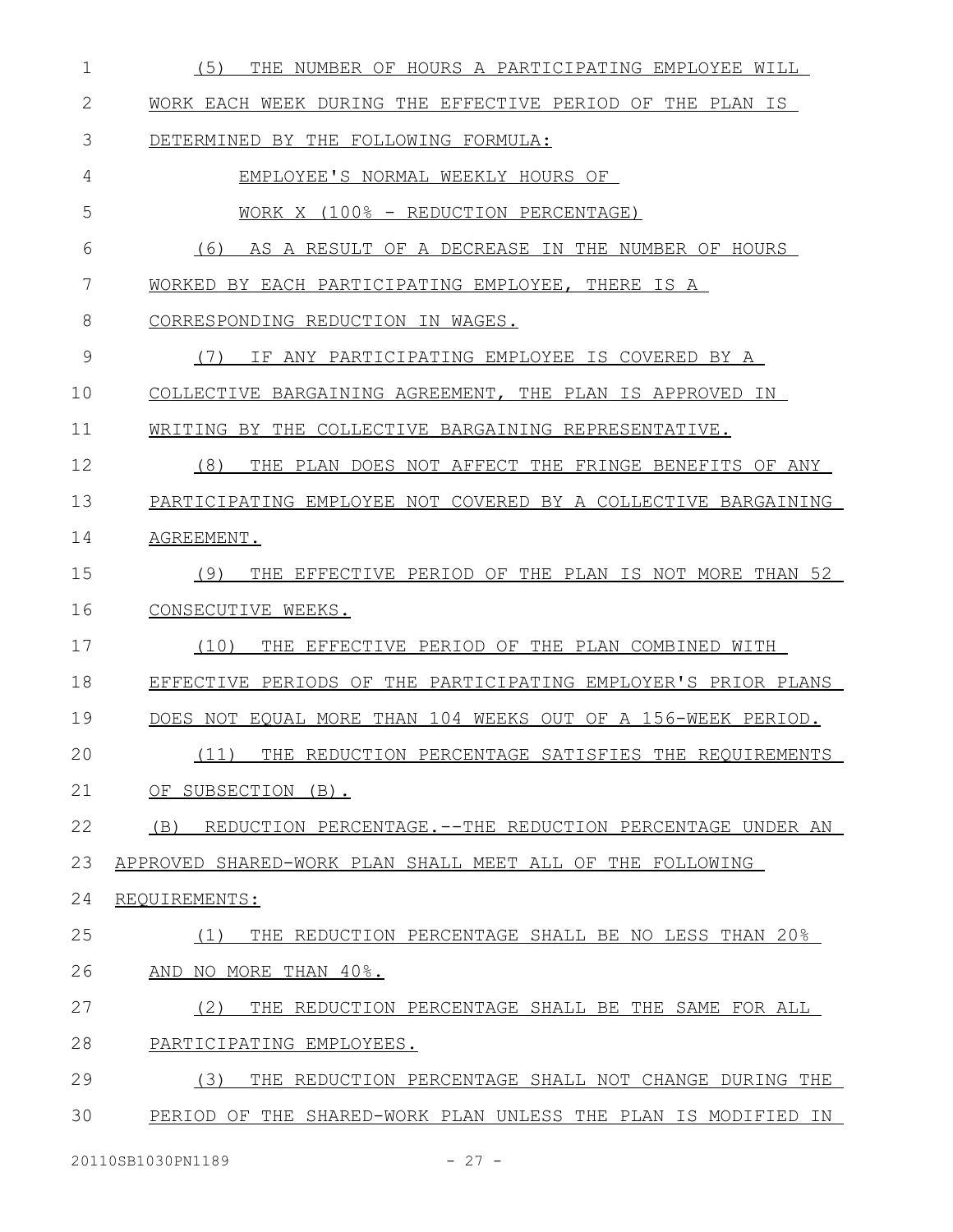ACCORDANCE WITH SECTION 1308. 1

SECTION 1304. APPROVAL OR DISAPPROVAL OF SHARED-WORK PLAN. THE DEPARTMENT SHALL APPROVE OR DISAPPROVE A SHARED-WORK PLAN NO LATER THAN 15 DAYS AFTER THE DATE THE EMPLOYER'S SHARED-WORK PLAN APPLICATION THAT MEETS THE REQUIREMENTS OF SECTION 1302(B) IS RECEIVED BY THE DEPARTMENT. THE DEPARTMENT'S DECISION SHALL BE MADE IN WRITING AND, IF THE SHARED-WORK PLAN IS DISAPPROVED, SHALL INCLUDE THE REASONS FOR THE DISAPPROVAL. SECTION 1305. EFFECTIVE PERIOD OF PLAN. (A) NUMBER OF WEEKS.--A SHARED-WORK PLAN IS EFFECTIVE FOR THE NUMBER OF CONSECUTIVE WEEKS INDICATED IN THE EMPLOYER'S APPLICATION, OR A LESSER NUMBER OF WEEKS AS APPROVED BY THE DEPARTMENT, UNLESS SOONER TERMINATED IN ACCORDANCE WITH SECTION 1309. (B) START DATE.--THE EFFECTIVE PERIOD OF THE SHARED-WORK PLAN SHALL BEGIN WITH THE FIRST CALENDAR WEEK FOLLOWING THE DATE ON WHICH THE DEPARTMENT APPROVES THE PLAN. SECTION 1306. CRITERIA FOR COMPENSATION. (A) GENERAL RULE.--COMPENSATION SHALL BE PAYABLE TO A PARTICIPATING EMPLOYEE FOR A WEEK WITHIN THE EFFECTIVE PERIOD OF AN APPROVED SHARED-WORK PLAN DURING WHICH THE EMPLOYEE WORKS THE NUMBER OF HOURS DETERMINED UNDER SECTION 1303(A)(5) FOR THE PARTICIPATING EMPLOYER ON THE SAME TERMS, IN THE SAME AMOUNT AND SUBJECT TO THE SAME CONDITIONS THAT WOULD APPLY TO THE PARTICIPATING EMPLOYEE WITHOUT REGARD TO THIS ARTICLE, EXCEPT AS FOLLOWS: (1) A PARTICIPATING EMPLOYEE SHALL NOT BE REQUIRED TO BE UNEMPLOYED WITHIN THE MEANING OF SECTION 4(U) OR FILE CLAIMS FOR COMPENSATION UNDER SECTION 401(C). 2 3 4 5 6 7 8 9 10 11 12 13 14 15 16 17 18 19 20 21 22 23 24 25 26 27 28 29

(2) NOTWITHSTANDING SECTION 404(D)(1), A PARTICIPATING 30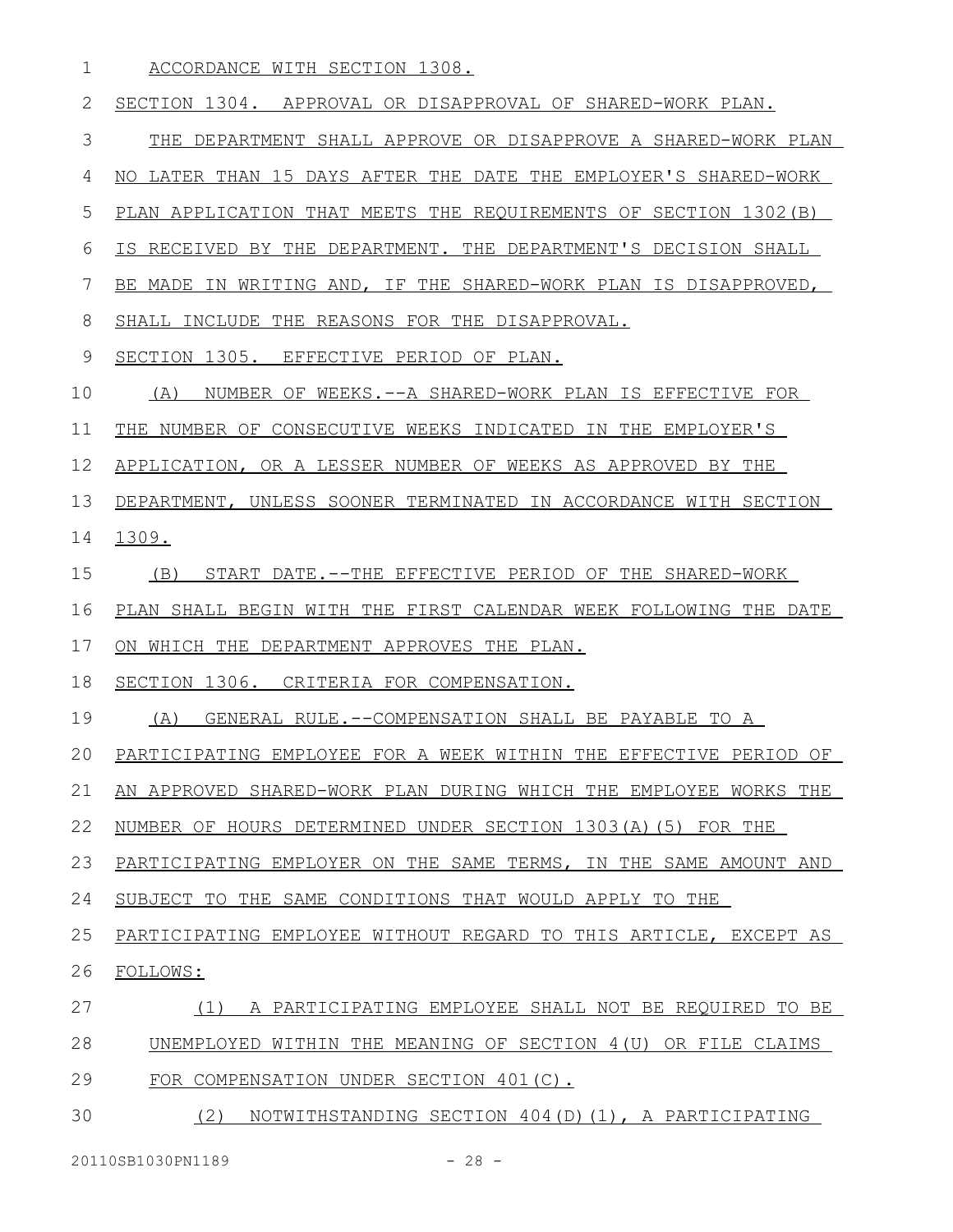EMPLOYEE SHALL BE PAID COMPENSATION IN AN AMOUNT EQUAL TO THE 1

 PRODUCT OF HIS WEEKLY BENEFIT RATE AND THE REDUCTION 2

PERCENTAGE, ROUNDED TO THE NEXT LOWER WHOLE DOLLAR AMOUNT. 3

(3) THE DEPARTMENT SHALL NOT DENY COMPENSATION TO A 4

PARTICIPATING EMPLOYEE FOR ANY WEEK DURING THE EFFECTIVE 5

PERIOD OF THE SHARED-WORK PLAN BY REASON OF THE APPLICATION 6

OF ANY PROVISION OF THIS ACT RELATING TO ACTIVE SEARCH FOR 7

WORK OR REFUSAL TO APPLY FOR OR ACCEPT WORK OTHER THAN WORK 8

OFFERED BY THE PARTICIPATING EMPLOYER. 9

(4) A PARTICIPATING EMPLOYEE SATISFIES THE REQUIREMENTS OF SECTION 401(D)(1) IF THE EMPLOYEE IS ABLE TO WORK AND IS AVAILABLE FOR THE EMPLOYEE'S NORMAL WEEKLY HOURS OF WORK WITH 10 11 12

THE PARTICIPATING EMPLOYER. 13

(B) EQUIVALENT REMUNERATION.--FOR PURPOSES OF SUBSECTION 14

(A), IF A PARTICIPATING EMPLOYEE WORKS FEWER HOURS THAN THE 15

NUMBER OF HOURS DETERMINED UNDER SECTION 1303(A)(5) FOR THE 16

PARTICIPATING EMPLOYER DURING A WEEK WITHIN THE EFFECTIVE PERIOD 17

OF THE APPROVED SHARED-WORK PLAN, BUT RECEIVES REMUNERATION 18

EQUAL TO REMUNERATION THE EMPLOYEE WOULD HAVE RECEIVED IF THE 19

EMPLOYEE HAD WORKED THE NUMBER OF HOURS DETERMINED UNDER SECTION 20

1303(A)(5), THE EMPLOYEE WILL BE DEEMED TO HAVE WORKED THE 21

NUMBER OF HOURS DETERMINED UNDER SECTION 1303(A)(5) DURING THAT 22

WEEK. 23

 (C) INAPPLICABILITY OF ARTICLE .--A PARTICIPATING EMPLOYEE'S 24

ELIGIBILITY FOR COMPENSATION FOR A WEEK WITHIN THE EFFECTIVE 25

PERIOD OF AN APPROVED SHARED-WORK PLAN SHALL BE DETERMINED 26

 WITHOUT REGARD TO THIS ARTICLE UNDER ANY OF THE FOLLOWING 27

 CIRCUMSTANCES: 28

 (1) THE EMPLOYEE WORKS FEWER HOURS THAN THE NUMBER OF HOURS DETERMINED UNDER SECTION 1303(A)(5) FOR THE 29 30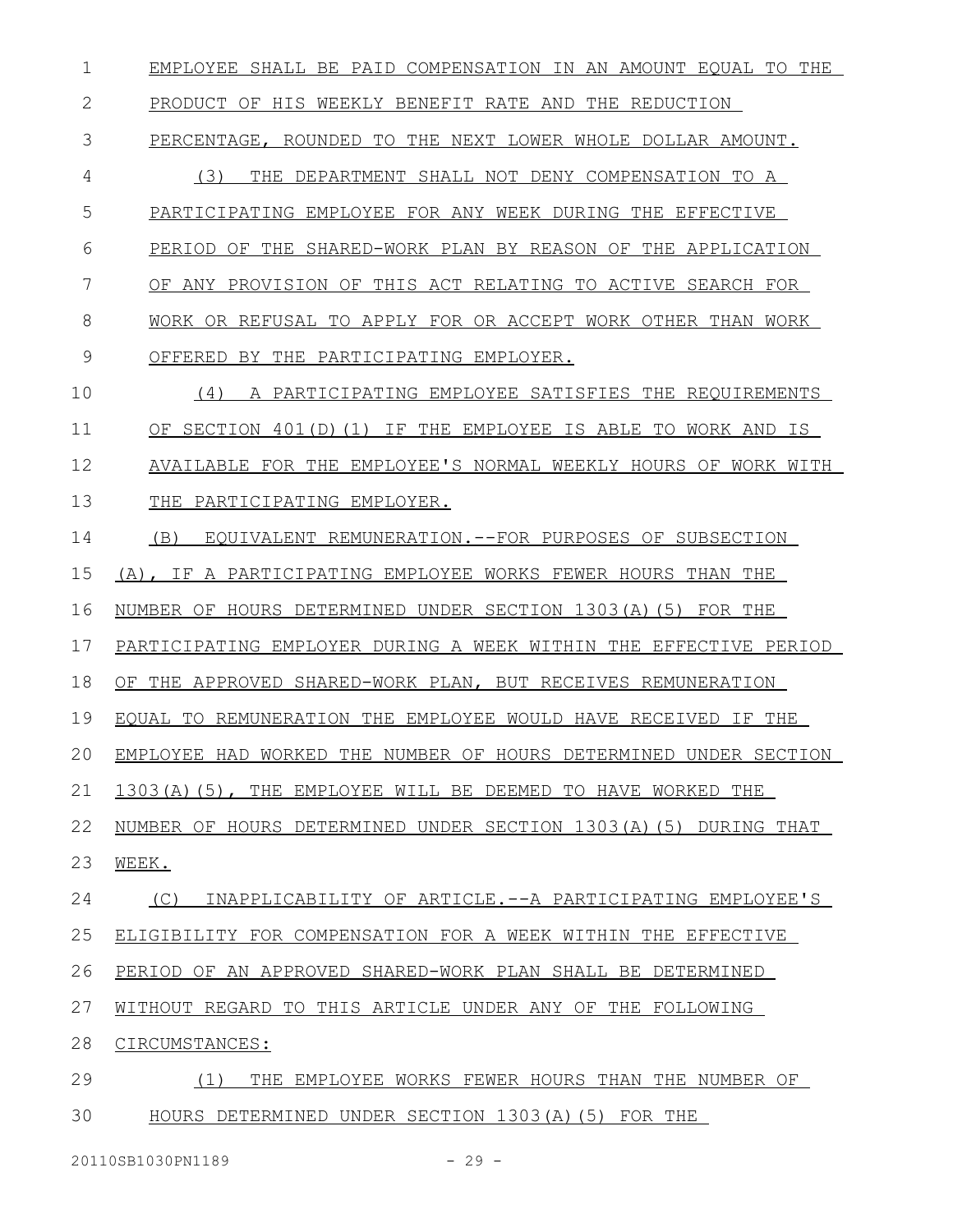PARTICIPATING EMPLOYER DURING THE WEEK AND SUBSECTION (B) DOES NOT APPLY. (2) THE EMPLOYEE WORKS MORE HOURS THAN THE NUMBER OF HOURS DETERMINED UNDER SECTION 1303(A)(5) FOR THE PARTICIPATING EMPLOYER DURING THE WEEK. (3) THE EMPLOYEE RECEIVES REMUNERATION FOR THE WEEK FROM THE PARTICIPATING EMPLOYER FOR HOURS IN EXCESS OF THE NUMBER OF HOURS DETERMINED UNDER SECTION 1303(A)(5). SECTION 1307. PARTICIPATING EMPLOYER RESPONSIBILITIES. (A) FILING CLAIMS.--THE DEPARTMENT SHALL ESTABLISH A SCHEDULE OF CONSECUTIVE TWO-WEEK PERIODS WITHIN THE EFFECTIVE PERIOD OF THE SHARED-WORK PLAN. THE DEPARTMENT MAY, AS NECESSARY, INCLUDE ONE-WEEK PERIODS IN THE SCHEDULE AND REVISE THE SCHEDULE. AT THE END OF EACH SCHEDULED PERIOD, THE PARTICIPATING EMPLOYER SHALL FILE CLAIMS FOR COMPENSATION FOR THE WEEK OR WEEKS WITHIN THE PERIOD ON BEHALF OF THE PARTICIPATING EMPLOYEES. THE CLAIMS SHALL BE FILED NO LATER THAN THE LAST DAY OF THE WEEK IMMEDIATELY FOLLOWING THE PERIOD, UNLESS AN EXTENSION OF TIME IS GRANTED BY THE DEPARTMENT FOR GOOD CAUSE. THE CLAIMS SHALL BE FILED IN THE MANNER PRESCRIBED BY THE DEPARTMENT AND SHALL CONTAIN ALL INFORMATION REQUIRED BY THE DEPARTMENT TO DETERMINE THE ELIGIBILITY OF THE PARTICIPATING EMPLOYEES FOR COMPENSATION. (B) BENEFIT CHARGES.--NOTWITHSTANDING ANY OTHER PROVISION OF THIS ACT, COMPENSATION PAID TO PARTICIPATING EMPLOYEES FOR WEEKS WITHIN THE EFFECTIVE PERIOD OF AN APPROVED SHARED-WORK PLAN WILL BE CHARGED TO THE PARTICIPATING EMPLOYER. SECTION 1308. MODIFICATION OF PLAN. AN EMPLOYER MAY APPLY TO THE DEPARTMENT FOR APPROVAL TO 1 2 3 4 5 6 7 8 9 10 11 12 13 14 15 16 17 18 19 20 21 22 23 24 25 26 27 28 29

MODIFY A SHARED-WORK PLAN TO MEET CHANGED CONDITIONS. THE 30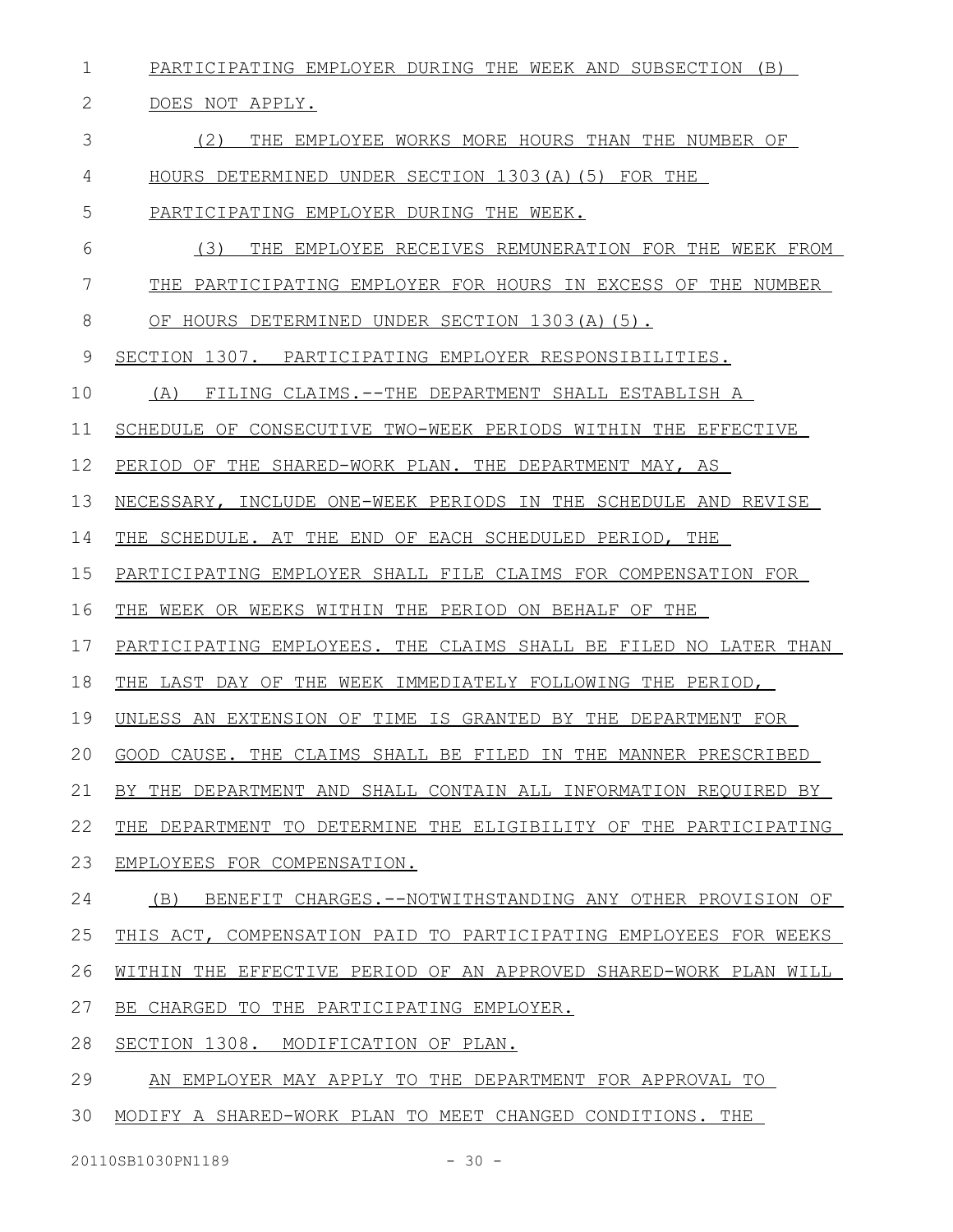| 1  | DEPARTMENT SHALL REEVALUATE THE PLAN AND MAY APPROVE THE         |
|----|------------------------------------------------------------------|
| 2  | MODIFIED PLAN IF IT MEETS THE REQUIREMENTS FOR APPROVAL UNDER    |
| 3  | SECTION 1304. IF THE MODIFICATIONS CAUSE THE SHARED-WORK PLAN TO |
| 4  | FAIL TO MEET THE REQUIREMENTS FOR APPROVAL, THE DEPARTMENT SHALL |
| 5  | DISAPPROVE THE PROPOSED MODIFICATIONS.                           |
| 6  | SECTION 1309. TERMINATION OF PLAN.                               |
| 7  | (A)<br>GENERAL RULE.--THE SECRETARY MAY TERMINATE A SHARED-WORK  |
| 8  | PLAN FOR GOOD CAUSE.                                             |
| 9  | GOOD CAUSE. -- FOR PURPOSES OF SUBSECTION (A), GOOD CAUSE<br>(B) |
| 10 | INCLUDES ANY OF THE FOLLOWING:                                   |
| 11 | (1)<br>THE PLAN IS NOT BEING EXECUTED ACCORDING TO ITS           |
| 12 | APPROVED TERMS AND CONDITIONS.                                   |
| 13 | (2)<br>THE PARTICIPATING EMPLOYER FAILS TO COMPLY WITH THE       |
| 14 | ASSURANCES GIVEN IN THE PLAN.                                    |
| 15 | (3)<br>THE PARTICIPATING EMPLOYER OR A PARTICIPATING             |
| 16 | EMPLOYEE VIOLATES ANY CRITERIA ON WHICH APPROVAL OF THE PLAN     |
| 17 | WAS BASED.                                                       |
| 18 | (C)<br>TERMINATION BY EMPLOYER.--THE EMPLOYER MAY TERMINATE A    |
| 19 | SHARED-WORK PLAN BY WRITTEN NOTICE TO THE DEPARTMENT.            |
| 20 | SECTION 1310. DEPARTMENT DISCRETION.                             |
| 21 | THE DECISION TO APPROVE OR DISAPPROVE A SHARED-WORK PLAN, TO     |
| 22 | APPROVE OR DISAPPROVE A MODIFICATION OF A SHARED-WORK PLAN OR TO |
| 23 | TERMINATE A SHARED-WORK PLAN WILL BE MADE WITHIN THE             |
| 24 | DEPARTMENT'S DISCRETION. SUCH DECISIONS ARE NOT SUBJECT TO THE   |
| 25 | APPEAL PROVISIONS OF ARTICLE V.                                  |
| 26 | SECTION 1311. PUBLICATION OF NOTICE.                             |
| 27 | THE DEPARTMENT SHALL TRANSMIT TO THE LEGISLATIVE REFERENCE       |
| 28 | BUREAU FOR PUBLICATION IN THE PENNSYLVANIA BULLETIN NOTICE THAT  |
| 29 | THE PROVISIONS OF THIS ARTICLE HAVE BEEN APPROVED BY THE         |
| 30 | DEPARTMENT AS REQUIRED UNDER SECTION 3304(A)(4)(E) OF THE        |
|    | 20110SB1030PN1189<br>$-31 -$                                     |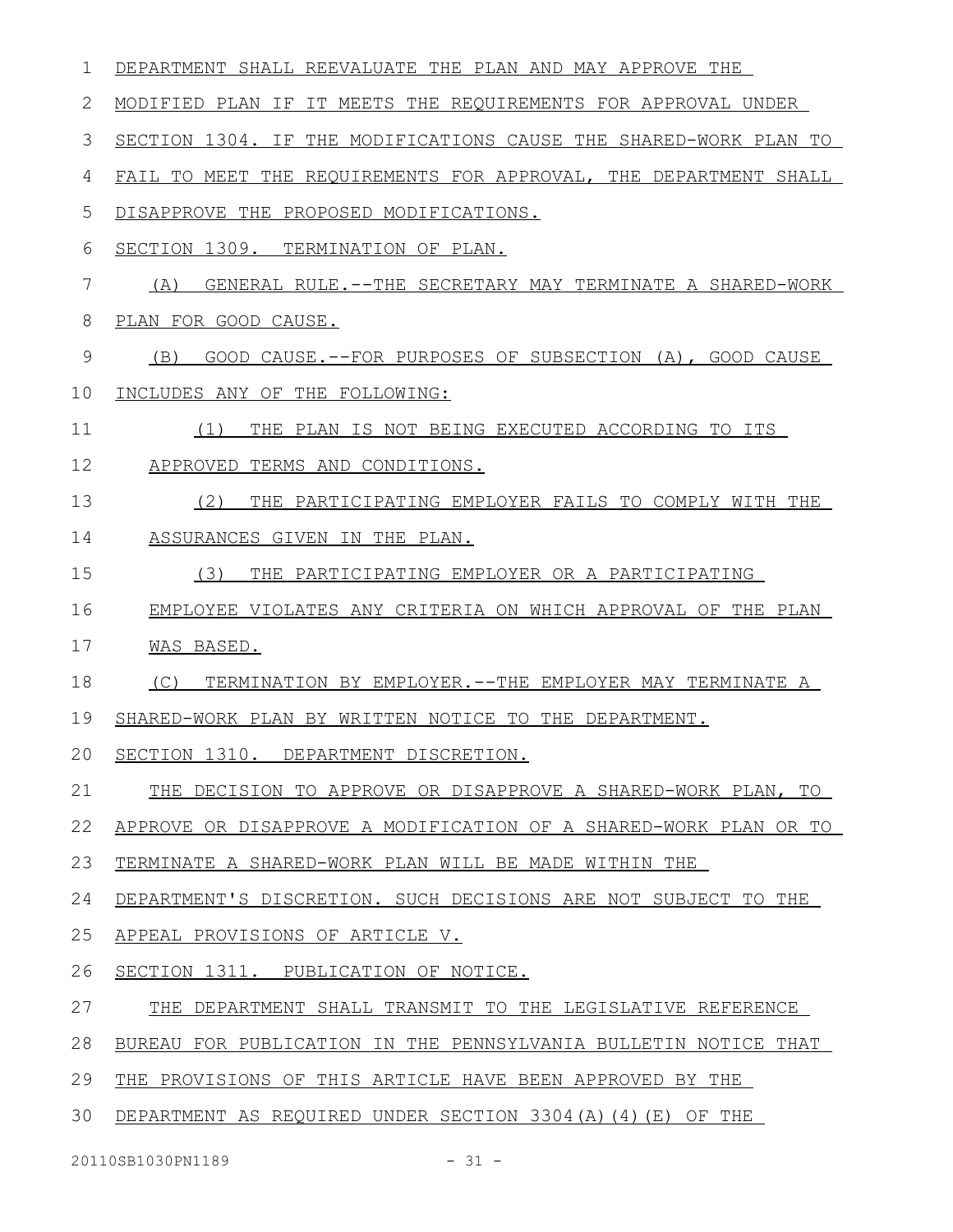| 1            | FEDERAL UNEMPLOYMENT TAX ACT (PUBLIC LAW 86-778, 26 U.S.C. §               |
|--------------|----------------------------------------------------------------------------|
| $\mathbf{2}$ | 3304(A)(4)(E)) AND SECTION 303(A)(5) OF THE SOCIAL SECURITY ACT            |
| 3            | $(49$ STAT. 620, 42 U.S.C. § 503(A)(5)).                                   |
| 4            | SECTION 1312. SEVERABILITY.                                                |
| 5            | NOTWITHSTANDING ANY OTHER SECTION OF THIS ACT, IF ANY                      |
| 6            | PROVISION OR PROVISIONS OF THIS ARTICLE CAUSE THE DEPARTMENT TO            |
| 7            | WITHHOLD APPROVAL OF THIS ARTICLE AS REQUIRED UNDER SECTION                |
| 8            | 3304(A)(4)(E) OF THE FEDERAL UNEMPLOYMENT TAX ACT (PUBLIC LAW              |
| 9            | 86-778, 26 U.S.C. § 3304(A)(4)(E)) AND SECTION 303(A)(5) OF THE            |
| 10           | SOCIAL SECURITY ACT (49 STAT. 620, 42 U.S.C. $\frac{1}{5}$ 503(A)(5)), THE |
| 11           | DEPARTMENT IS AUTHORIZED TO PERMANENTLY SUSPEND THE PROVISION OR           |
| 12           | PROVISIONS.                                                                |
| 13           | SECTION 1313. EXPIRATION.                                                  |
| 14           | THIS ARTICLE SHALL EXPIRE FIVE YEARS FROM ITS EFFECTIVE DATE.              |
| 15           | SECTION 9. THIS ACT SHALL APPLY AS FOLLOWS:                                |
| 16           | THE AMENDMENT OR ADDITION OF SECTIONS 213, 302 AND<br>(1)                  |
| 17           | 302.1, OTHER THAN SECTION 302.1(C), SHALL APPLY TO CHARGES                 |
| 18           | FOR COMPENSATION CORRESPONDING TO BENEFIT YEARS THAT BEGIN ON              |
| 19           | AND AFTER THE EFFECTIVE DATE OF SECTIONS 213, 302 AND 302.1                |
| 20           | OF THE ACT                                                                 |
| 21           | (2) THE ADDITION OF SECTION $302.1$ (C) (1) AND (2) OF THE                 |
| 22           | ACT SHALL APPLY TO NOTICES OF DETERMINATION REGARDING                      |
| 23           | ELIGIBILITY FOR BENEFITS THAT ARE ISSUED ON OR AFTER THE DATE              |
| 24           | OF IMPLEMENTATION OF THE DEPARTMENT OF LABOR AND INDUSTRY'S                |
| 25           | SYSTEM TO PROVIDE RELIEF FROM CHARGES WITHOUT AN EMPLOYER                  |
| 26           | REQUEST, AS ANNOUNCED BY THE SECRETARY OF LABOR AND INDUSTRY               |
| 27           | IN A NOTICE PUBLISHED IN THE PENNSYLVANIA BULLETIN. THE                    |
| 28           | ADDITION OF SECTION 302.1(C)(3) SHALL APPLY TO RELIEF FROM                 |
| 29           | CHARGES THAT IS GRANTED ON OR AFTER SUCH IMPLEMENTATION DATE.              |
| 30           | THE AMENDMENT OF SECTION 401(B) SHALL APPLY TO<br>(3)                      |